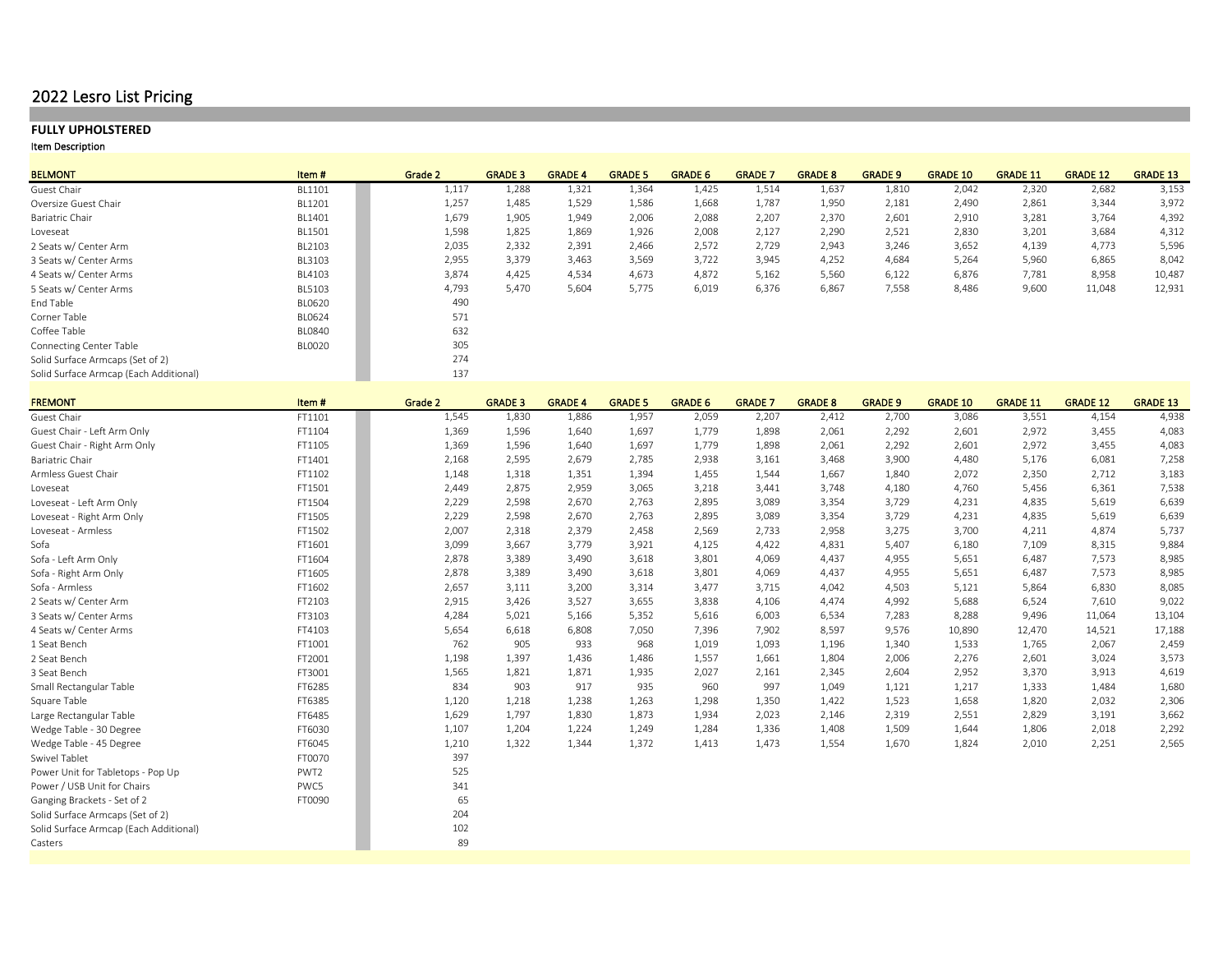| <b>LUXE</b>                      | Item#  | <b>GRADE 2</b> | <b>GRADE 3</b> | <b>GRADE 4</b> | <b>GRADE 5</b> | <b>GRADE 6</b> | <b>GRADE 7</b> | <b>GRADE 8</b> | <b>GRADE 9</b> | <b>GRADE 10</b> | <b>GRADE 11</b> | <b>GRADE 12</b> | <b>GRADE 13</b> |
|----------------------------------|--------|----------------|----------------|----------------|----------------|----------------|----------------|----------------|----------------|-----------------|-----------------|-----------------|-----------------|
| Guest Chair                      | LX1101 | 1,594          | 1,879          | 1,935          | 2,006          | 2,108          | 2,256          | 2,461          | 2,749          | 3,135           | 3,600           | 4,203           | 4,987           |
| Armless Guest Chair              | LX1102 | 1,209          | 1,393          | 1,429          | 1.476          | 1,542          | 1,639          | 1,771          | 1,959          | 2,210           | 2,512           | 2,904           | 3,414           |
| Bariatric Chair                  | LX1401 | 2,204          | 2.631          | 2,715          | 2,821          | 2,974          | 3,197          | 3,504          | 3,936          | 4,516           | 5,212           | 6,117           | 7,294           |
| Loveseat                         | LX1501 | 2,549          | 2,975          | 3,059          | 3,165          | 3,318          | 3,541          | 3,848          | 4,280          | 4,860           | 5,556           | 6,461           | 7,638           |
| Armless Loveseat                 | LX1502 | 2,086          | 2,412          | 2.477          | 2,558          | 2,675          | 2,847          | 3,082          | 3,413          | 3,857           | 4,391           | 5,085           | 5,987           |
| Sofa                             | LX1601 | 3,217          | 3,785          | 3,897          | 4,039          | 4,243          | 4,540          | 4,949          | 5,525          | 6,298           | 7,227           | 8,433           | 10,002          |
| Armless Sofa                     | LX1602 | 2,759          | 3,242          | 3.337          | 3,458          | 3,631          | 3,884          | 4,231          | 4,721          | 5,378           | 6,168           | 7,193           | 8,527           |
| 2 Seat Bench                     | LX2001 | 1,221          | 1.420          | 1.459          | 1.509          | 1,580          | 1,684          | 1,827          | 2,029          | 2,299           | 2.624           | 3,047           | 3,596           |
| 3 Seat Bench                     | LX3001 | 1,590          | 1.845          | 1,895          | 1,959          | 2,051          | 2,185          | 2,369          | 2,628          | 2,976           | 3,394           | 3,937           | 4,643           |
| End Table, Laminate Top          | LX0524 | 484            |                |                |                |                |                |                |                |                 |                 |                 |                 |
| End Table, Solid Surface Top     | LX0525 | 961            |                |                |                |                |                |                |                |                 |                 |                 |                 |
| Conversational Table - 30" Round | LX0530 | 611            |                |                |                |                |                |                |                |                 |                 |                 |                 |
| Conversational Table - 36" Round | LX0536 | 706            |                |                |                |                |                |                |                |                 |                 |                 |                 |
| Personal Table                   | LX0080 | 538            |                |                |                |                |                |                |                |                 |                 |                 |                 |
|                                  |        |                |                |                |                |                |                |                |                |                 |                 |                 |                 |
| <b>MYSTIC LOUNGE</b>             | Item#  | Grade 2        | <b>GRADE 3</b> | <b>GRADE 4</b> | <b>GRADE 5</b> | <b>GRADE 6</b> | <b>GRADE 7</b> | <b>GRADE 8</b> | <b>GRADE 9</b> | <b>GRADE 10</b> | <b>GRADE 11</b> | <b>GRADE 12</b> | <b>GRADE 13</b> |
| .                                |        |                |                |                |                |                |                |                |                |                 |                 |                 |                 |

| Guest Chair     | ML1101 | 1.065 | 1.265 | 1,304 | 1,354 | 1,425 | 1,529 | 1,672 | 1,874 | 2.144 | 2,469 | 2,892 | 3.441 |
|-----------------|--------|-------|-------|-------|-------|-------|-------|-------|-------|-------|-------|-------|-------|
| Bariatric Chair | ML1401 | 1,729 | 1,955 | 1,999 | 2,056 | 2,138 | 2,257 | 2,420 | 2,651 | 2,960 | 3,331 | 3,814 | 4,442 |
| Loveseat        | ML1501 | 1,615 | 1,899 | 1,955 | 2,026 | 2,128 | 2,276 | 2,481 | 2,769 | 3,155 | 3,620 | 4,223 | 5,007 |
| Sofa            | ML1601 | 2,335 | 2.675 | 2.742 | 2,827 | 2,949 | 3,128 | 3,373 | 3,719 | 4,183 | 4,740 | 5,464 | 6,405 |

| <b>RAVENNA</b>               | Item#         | Grade 2 | <b>GRADE 3</b> | <b>GRADE 4</b> | <b>GRADE 5</b> | <b>GRADE 6</b> | <b>GRADE 7</b> | <b>GRADE 8</b> | <b>GRADE 9</b> | <b>GRADE 10</b> | <b>GRADE 11</b> | <b>GRADE 12</b> | <b>GRADE 13</b> |
|------------------------------|---------------|---------|----------------|----------------|----------------|----------------|----------------|----------------|----------------|-----------------|-----------------|-----------------|-----------------|
| Guest Chair                  | RV1101        | 1,388   | 1,674          | 1,730          | 1,801          | 1,903          | 2,051          | 2,256          | 2,544          | 2,930           | 3,395           | 3,998           | 4,782           |
| Oversize Guest Chair         | RV1201        | 1,569   | 1,911          | 1,978          | 2,063          | 2,185          | 2,364          | 2,609          | 2,955          | 3,419           | 3,976           | 4,700           | 5,641           |
| Armless Guest Chair          | RV1102        | 1,006   | 1,176          | 1,209          | 1,252          | 1,313          | 1,402          | 1,525          | 1,698          | 1,930           | 2,208           | 2,570           | 3,041           |
| Armless Oversize Guest Chair | RV1202        | 1,191   | 1,419          | 1,463          | 1,520          | 1,602          | 1,721          | 1,884          | 2,115          | 2,424           | 2,795           | 3,278           | 3,906           |
| Loveseat                     | RV1501        | 2,128   | 2,527          | 2,605          | 2,705          | 2,847          | 3,055          | 3,342          | 3,745          | 4,286           | 4,936           | 5,781           | 6,879           |
| Loveseat - Armless           | RV1502        | 1,750   | 2,034          | 2,090          | 2,161          | 2,263          | 2,411          | 2,616          | 2,904          | 3,290           | 3,755           | 4,358           | 5,142           |
| 2 Seat Sofa                  | RV2101        | 2,393   | 2,849          | 2,938          | 3,052          | 3,215          | 3,453          | 3,780          | 4,241          | 4,859           | 5,602           | 6,568           | 7,823           |
| 2 Seat Sofa - Armless        | RV2102        | 2,011   | 2,351          | 2,418          | 2,503          | 2,625          | 2,804          | 3,049          | 3,395          | 3,859           | 4,416           | 5,140           | 6,081           |
| 2 Seats w/ Center Arm        | RV2103        | 2,570   | 3,082          | 3,183          | 3,311          | 3,494          | 3,762          | 4,130          | 4,648          | 5,344           | 6,180           | 7,266           | 8,678           |
| 3 Seat Sofa                  | RV3101        | 3,401   | 4,026          | 4,149          | 4,306          | 4,529          | 4,857          | 5,307          | 5,940          | 6,790           | 7,812           | 9,139           | 10,865          |
| 3 Seat Sofa - Armless        | RV3102        | 3,018   | 3,528          | 3,629          | 3,757          | 3,940          | 4,208          | 4,576          | 5,094          | 5,790           | 6,626           | 7,712           | 9,124           |
| 3 Seats w/ Center Arms       | RV3103        | 3,752   | 4,491          | 4,636          | 4,822          | 5,086          | 5,473          | 6,004          | 6,753          | 7,758           | 8,966           | 10,534          | 12,574          |
| 4 Seat Sofa                  | RV4101        | 4,407   | 5,202          | 5,359          | 5,558          | 5,843          | 6,259          | 6,832          | 7,638          | 8,720           | 10,021          | 11,710          | 13,907          |
| 4 Seat Sofa - Armless        | RV4102        | 4,023   | 4,703          | 4,837          | 5,008          | 5,252          | 5,609          | 6,100          | 6,791          | 7,719           | 8,833           | 10,281          | 12,164          |
| 4 Seats w/ Center Arms       | RV4103        | 4,933   | 5,900          | 6,090          | 6,332          | 6,678          | 7,184          | 7,879          | 8,858          | 10,172          | 11,752          | 13,803          | 16,470          |
| 5 Seat Sofa                  | RV5101        | 5,412   | 6,377          | 6,567          | 6,809          | 7,155          | 7,661          | 8,356          | 9,335          | 10,649          | 12,229          | 14,280          | 16,947          |
| 5 Seat Sofa - Armless        | RV5102        | 5,029   | 5,879          | 6,047          | 6,260          | 6,566          | 7,012          | 7,625          | 8,489          | 9,649           | 11,042          | 12,852          | 15,205          |
| 5 Seats w/ Center Arms       | RV5103        | 6,114   | 7,308          | 7,543          | 7,842          | 8,269          | 8,894          | 9,753          | 10,963         | 12,586          | 14,536          | 17,070          | 20,365          |
| 1 Seat Bench                 | RV1001        | 648     | 748            | 768            | 793            | 828            | 880            | 952            | 1,053          | 1,188           | 1,350           | 1,562           | 1,836           |
| Loveseat Bench               | RV6001        | 1,120   | 1,247          | 1,272          | 1,304          | 1,350          | 1,417          | 1,509          | 1,639          | 1,813           | 2,022           | 2,293           | 2,646           |
| 2 Seat Bench                 | RV2001        | 1,297   | 1,496          | 1,536          | 1,586          | 1,656          | 1,760          | 1,904          | 2,106          | 2,376           | 2,700           | 3,124           | 3,672           |
| 3 Seat Bench                 | RV3001        | 1,947   | 2,245          | 2,305          | 2,380          | 2,485          | 2,641          | 2,857          | 3,160          | 3,565           | 4,051           | 4,687           | 5,509           |
| 4 Seat Bench                 | RV4001        | 2,596   | 2,993          | 3,073          | 3,173          | 3,313          | 3,521          | 3,809          | 4,213          | 4,753           | 5,401           | 6,249           | 7,345           |
| 5 Seat Bench                 | RV5001        | 3,245   | 3,742          | 3,842          | 3,967          | 4,142          | 4,402          | 4,762          | 5,267          | 5,942           | 6,752           | 7,812           | 9,182           |
| End Table - Glass Top        | RV0620        | 670     |                |                |                |                |                |                |                |                 |                 |                 |                 |
| Coffee Table - Glass Top     | RV0840        | 806     |                |                |                |                |                |                |                |                 |                 |                 |                 |
| Sofa Table - Glass Top       | <b>RV0860</b> | 852     |                |                |                |                |                |                |                |                 |                 |                 |                 |
| Power / USB Unit for Chairs  | PWC5          | 341     |                |                |                |                |                |                |                |                 |                 |                 |                 |
| Casters                      |               | 91      |                |                |                |                |                |                |                |                 |                 |                 |                 |
| Swivel Tablet                |               | 397     |                |                |                |                |                |                |                |                 |                 |                 |                 |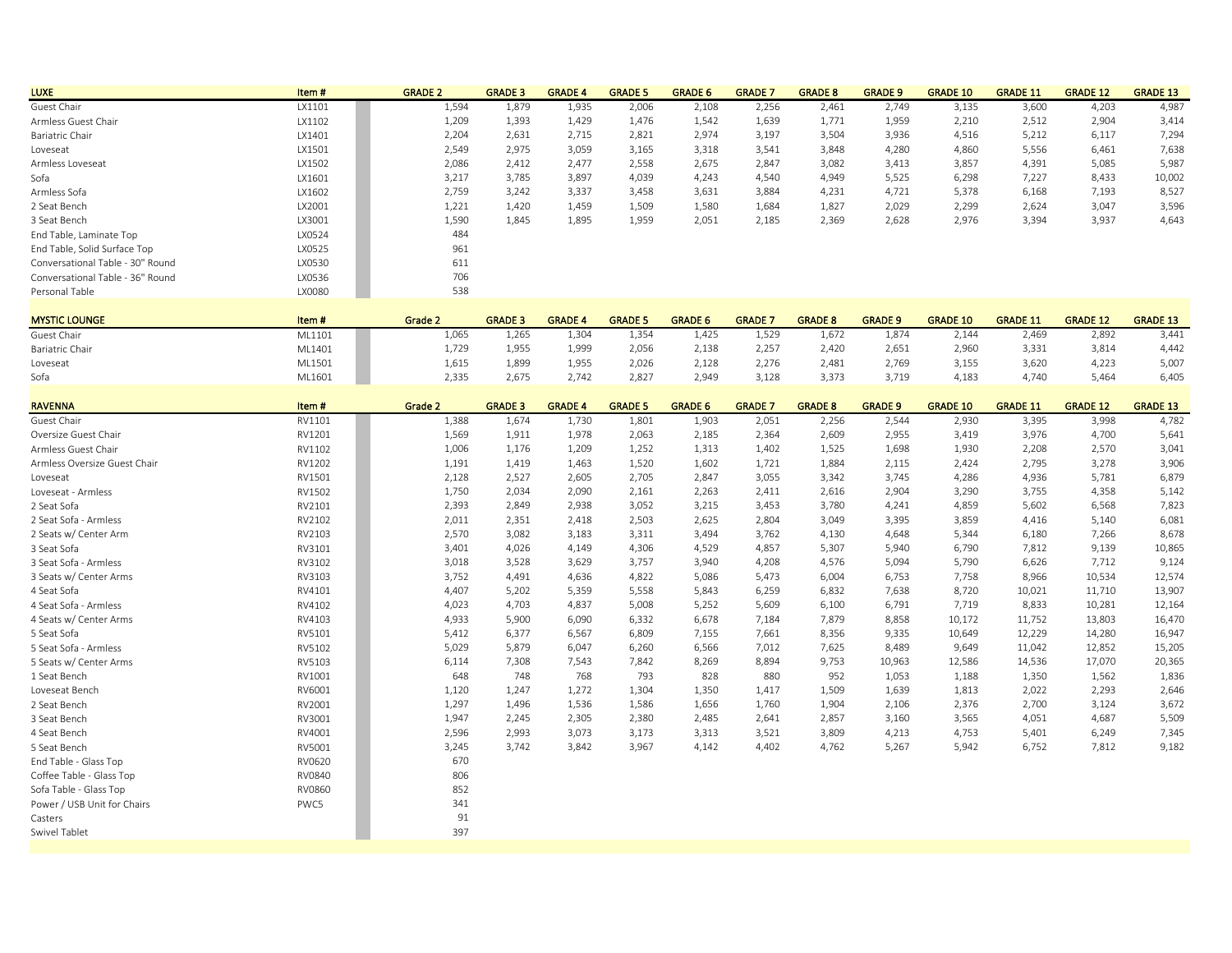| <b>SAVOY</b>                           | Item#     | Grade 2 | <b>GRADE 3</b> | <b>GRADE 4</b> | <b>GRADE 5</b> | <b>GRADE 6</b> | <b>GRADE 7</b> | <b>GRADE 8</b> | <b>GRADE 9</b> | <b>GRADE 10</b> | <b>GRADE 11</b> | <b>GRADE 12</b> | <b>GRADE 13</b> |
|----------------------------------------|-----------|---------|----------------|----------------|----------------|----------------|----------------|----------------|----------------|-----------------|-----------------|-----------------|-----------------|
| Guest Chair                            | SV1101    | 1,089   | 1,317          | 1,361          | 1,418          | 1,500          | 1,619          | 1,782          | 2,013          | 2,322           | 2,693           | 3,176           | 3,804           |
| Oversize Guest Chair                   | SV1201    | 1,228   | 1,514          | 1,570          | 1,641          | 1,743          | 1,891          | 2,096          | 2,384          | 2,770           | 3,235           | 3,838           | 4,622           |
| Bariatric Chair                        | SV1401    | 1,648   | 1,933          | 1,989          | 2,060          | 2,162          | 2,310          | 2,515          | 2,803          | 3,189           | 3,654           | 4,257           | 5,041           |
| Loveseat                               | SV1501    | 1,565   | 1,850          | 1,906          | 1,977          | 2,079          | 2,227          | 2,432          | 2,720          | 3,106           | 3,571           | 4,174           | 4,958           |
| 2 Seats w/ Center Arm                  | SV2103    | 1,976   | 2,375          | 2,453          | 2,553          | 2,695          | 2,903          | 3,190          | 3,593          | 4,134           | 4,784           | 5,629           | 6,727           |
| 3 Seats w/ Center Arms                 | SV3103    | 2,864   | 3,419          | 3,528          | 3,667          | 3,866          | 4,156          | 4,554          | 5,116          | 5,870           | 6,775           | 7,952           | 9,481           |
| 4 Seats w/ Center Arms                 | SV4103    | 3,753   | 4,434          | 4,568          | 4,739          | 4,983          | 5,340          | 5,831          | 6,522          | 7,450           | 8,564           | 10,012          | 11,895          |
| 5 Seats w/ Center Arms                 | SV5103    | 4,640   | 5,492          | 5,660          | 5,873          | 6,179          | 6,625          | 7,238          | 8,102          | 9,262           | 10,655          | 12,465          | 14,818          |
| End Table                              | SV0620    | 490     |                |                |                |                |                |                |                |                 |                 |                 |                 |
| Corner Table                           | SV0624    | 571     |                |                |                |                |                |                |                |                 |                 |                 |                 |
| Coffee Table                           | SV0840    | 632     |                |                |                |                |                |                |                |                 |                 |                 |                 |
| <b>Connecting Center Table</b>         | SV0020    | 305     |                |                |                |                |                |                |                |                 |                 |                 |                 |
| Solid Surface Armcaps (Set of 2)       |           | 291     |                |                |                |                |                |                |                |                 |                 |                 |                 |
| Solid Surface Armcap (Each Additional) |           | 145     |                |                |                |                |                |                |                |                 |                 |                 |                 |
|                                        |           |         |                |                |                |                |                |                |                |                 |                 |                 |                 |
| <b>CIEMA</b>                           | $Hcm$ $#$ | Crade 2 | CRADE 2        | CDADE A        | CDADE E        | CDADE C        | CRADE 7        | CRADE O        | CRADE 0        | CRADE 10        | CRADE 11        | CRADE 12        | CDADE 12        |

| <b>SIENA</b>                | item # | Grade Z | <b>GRAVE 5</b> | GRADE 4 | <b>GIVADE 3</b> | <b>UMPLE</b> | <b>GRAUE</b> | <b>GRADE 6</b> | <b>GRADE 3</b> | <b>GRADE TO</b> | <b>ORADE TT</b> | <b>GRADE 12</b> | <b>UMPLE 13</b> |
|-----------------------------|--------|---------|----------------|---------|-----------------|--------------|--------------|----------------|----------------|-----------------|-----------------|-----------------|-----------------|
| Guest Chair                 | SN1101 | 1,358   | 1,643          | 1,699   | 1,770           | 1,872        | 2,020        | 2,225          | 2,513          | 2,899           | 3,364           | 3,967           | 4,751           |
| Oversize Guest Chair        | SN1201 | 1,537   | 1,879          | 1,946   | 2,031           | 2,153        | 2,332        | 2,577          | 2,923          | 3,387           | 3,944           | 4,668           | 5,609           |
| Armless Guest Chair         | SN1102 | 984     | 1,137          | 1,170   | 1,213           | 1,274        | 1,363        | 1,486          | 1,659          | 1,891           | 2,169           | 2,531           | 3,002           |
| Loveseat                    | SN1501 | 2,086   | 2,485          | 2,563   | 2,663           | 2,805        | 3,013        | 3,300          | 3,703          | 4,244           | 4,894           | 5,739           | 6,837           |
| Loveseat - Armless          | SN1502 | 1,707   | 1,991          | 2,047   | 2,118           | 2,220        | 2,368        | 2,573          | 2,861          | 3,247           | 3,712           | 4,315           | 5,099           |
| 2 Seat Sofa                 | SN2101 | 2,343   | 2,799          | 2,888   | 3,002           | 3,165        | 3,403        | 3,730          | 4,191          | 4,809           | 5,552           | 6,518           | 7,773           |
| 2 Seat Sofa - Armless       | SN2102 | 1,968   | 2,309          | 2,376   | 2,461           | 2,583        | 2,762        | 3,007          | 3,353          | 3,817           | 4,374           | 5,098           | 6,039           |
| 2 Seats w/ Center Arm       | SN2103 | 2,519   | 3,032          | 3,133   | 3,261           | 3.444        | 3,712        | 4,080          | 4,598          | 5,294           | 6,130           | 7,216           | 8,628           |
| 3 Seat Sofa                 | SN3101 | 3,327   | 3,952          | 4,075   | 4,232           | 4,455        | 4,783        | 5,233          | 5,866          | 6,716           | 7,738           | 9,065           | 10,791          |
| 3 Seat Sofa - Armless       | SN3102 | 2,953   | 3,464          | 3,565   | 3,693           | 3,876        | 4,144        | 4,512          | 5,030          | 5,726           | 6,562           | 7,648           | 9,060           |
| 3 Seats w/ Center Arms      | SN3103 | 3,681   | 4,421          | 4,566   | 4,752           | 5,016        | 5,403        | 5,934          | 6,683          | 7,688           | 8,896           | 10,464          | 12,504          |
| 4 Seat Sofa                 | SN4101 | 4,313   | 5,108          | 5,265   | 5,464           | 5,749        | 6,165        | 6,738          | 7,544          | 8,626           | 9,927           | 11,616          | 13,813          |
| 4 Seat Sofa - Armless       | SN4102 | 3,937   | 4,618          | 4,752   | 4,923           | 5,167        | 5,524        | 6,015          | 6,706          | 7,634           | 8,748           | 10,196          | 12,079          |
| 4 Seats w/ Center Arms      | SN4103 | 4,842   | 5,809          | 5,999   | 6,241           | 6,587        | 7,093        | 7,788          | 8,767          | 10,081          | 11,661          | 13,712          | 16,379          |
| 5 Seat Sofa                 | SN5101 | 5,296   | 6,261          | 6,451   | 6,693           | 7,039        | 7,545        | 8,240          | 9,219          | 10,533          | 12,113          | 14,164          | 16,831          |
| 5 Seat Sofa - Armless       | SN5102 | 4,923   | 5,773          | 5,941   | 6,154           | 6,460        | 6,906        | 7,519          | 8,383          | 9,543           | 10,936          | 12,746          | 15,099          |
| 5 Seats w/ Center Arms      | SN5103 | 6,003   | 7,198          | 7,433   | 7,732           | 8,159        | 8,784        | 9,643          | 10,853         | 12,476          | 14,426          | 16,960          | 20,255          |
| 1 Seat Bench                | SN1001 | 648     | 748            | 768     | 793             | 828          | 880          | 952            | 1,053          | 1,188           | 1,350           | 1,562           | 1,836           |
| Loveseat Bench              | SN6001 | 1,120   | 1,247          | 1,272   | 1,304           | 1,350        | 1,417        | 1,509          | 1,639          | 1,813           | 2,022           | 2,293           | 2,646           |
| 2 Seat Bench                | SN2001 | 1,297   | 1,496          | 1,536   | 1,586           | 1,656        | 1,760        | 1,904          | 2,106          | 2,376           | 2,700           | 3,124           | 3,672           |
| 3 Seat Bench                | SN3001 | 1,947   | 2,245          | 2,305   | 2,380           | 2,485        | 2,641        | 2,857          | 3,160          | 3,565           | 4,051           | 4,687           | 5,509           |
| 4 Seat Bench                | SN4001 | 2,596   | 2,993          | 3,073   | 3,173           | 3,313        | 3,521        | 3,809          | 4,213          | 4,753           | 5,401           | 6,249           | 7,345           |
| 5 Seat Bench                | SN5001 | 3,245   | 3,742          | 3,842   | 3,967           | 4,142        | 4,402        | 4,762          | 5,267          | 5,942           | 6,752           | 7,812           | 9,182           |
| End Table - Glass Top       | SN0620 | 670     |                |         |                 |              |              |                |                |                 |                 |                 |                 |
| Coffee Table - Glass Top    | SN0840 | 806     |                |         |                 |              |              |                |                |                 |                 |                 |                 |
| Sofa Table - Glass Top      | SN0860 | 852     |                |         |                 |              |              |                |                |                 |                 |                 |                 |
| Power / USB Unit for Chairs | PWC5   | 341     |                |         |                 |              |              |                |                |                 |                 |                 |                 |
| Casters                     |        | 91      |                |         |                 |              |              |                |                |                 |                 |                 |                 |
| Swivel Tablet               |        | 397     |                |         |                 |              |              |                |                |                 |                 |                 |                 |

| <b>Willow</b>           | Item#  | Grade 2 | <b>GRADE 3</b> | <b>GRADE 4</b> | <b>GRADE 5</b> | <b>GRADE 6</b> | <b>GRADE</b> | <b>GRADE 8</b> | <b>GRADE 9</b> | <b>GRADE 10</b> | <b>GRADE 11</b> | <b>GRADE 12</b> | <b>GRADE 13</b> |
|-------------------------|--------|---------|----------------|----------------|----------------|----------------|--------------|----------------|----------------|-----------------|-----------------|-----------------|-----------------|
| Guest Chair             | WL1101 | 1,104   | 1,274          | 1,307          | 1,350          | 1,411          | 1,500        | 1,623          | 1,796          | 2,028           | 2,306           | 2,668           | 3,139           |
| Guest Chair Swivel      | WL1181 | 1,477   | 1.646          | 1,679          | 1,722          | 1,783          | 1,872        | 1,995          | 2,168          | 2,400           | 2.678           | 3,040           | 3,511           |
| Guest Armless           | WL1102 | 805     | 904            | 924            | 949            | 984            | 1,036        | 1,108          | 1,209          | 1,344           | 1,506           | 1,718           | 1,992           |
| Guest Armless Swivel    | WL1182 | 1,179   | 1.276          | 1,296          | 1.321          | 1,356          | 1,408        | 1,480          | 1,581          | 1,716           | 1.878           | 2,090           | 2,364           |
| Bariatric Chair         | WL1401 | 1,310   | 1,508          | 1,547          | 1,597          | 1,668          | 1,772        | 1,915          | 2,117          | 2,387           | 2,712           | 3,135           | 3,684           |
| Bariatric Armless Chair | WL1402 | 1,011   | 1,138          | 1,163          | 1,195          | 1,241          | 1,308        | 1,400          | 1,530          | 1,704           | 1,913           | 2,184           | 2,537           |
| Loveseat                | WL1501 | 1,668   | 1.908          | 1,956          | 2,016          | 2,103          | 2,229        | 2,403          | 2,648          | 2,976           | 3.371           | 3,884           | 4,55⊥           |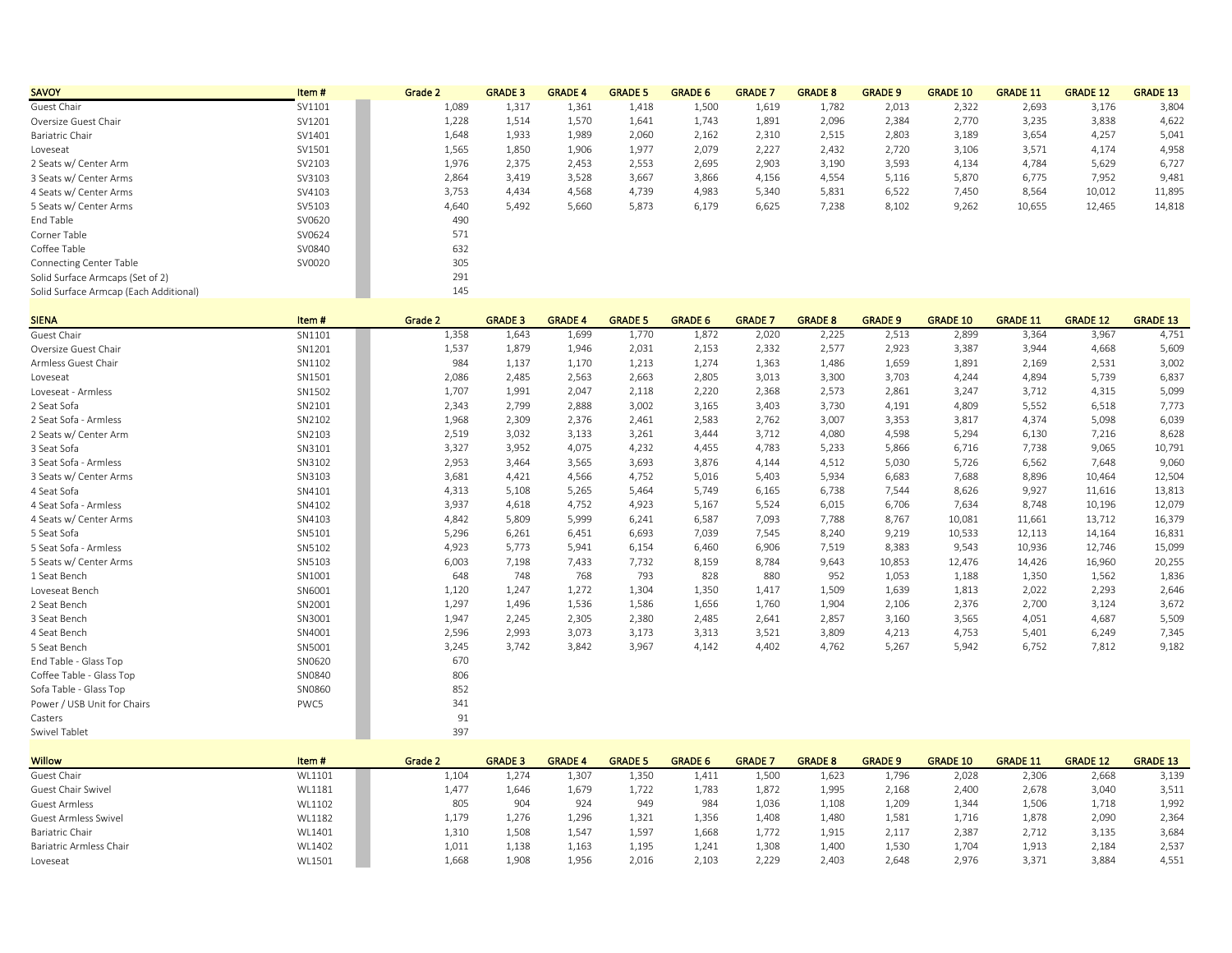| Loveseat - Armless                           | WL1502           | 1,369 | 1,552 | 1,588 | 1,635 | 1,701 | 1,798 | 1,930 | 2,118 | 2,369 | 2,671 | 3,063 | 3,573 |
|----------------------------------------------|------------------|-------|-------|-------|-------|-------|-------|-------|-------|-------|-------|-------|-------|
| Sofa                                         | WL1601           | 2,265 | 2,633 | 2,705 | 2,798 | 2,930 | 3,124 | 3,389 | 3,764 | 4,266 | 4,870 | 5,654 | 6,674 |
| Sofa - Armless                               | WL1602           | 1,966 | 2,278 | 2,339 | 2,418 | 2,529 | 2,693 | 2,918 | 3,235 | 3,660 | 4,171 | 4,834 | 5,697 |
| 2 Seat Bench                                 | WL2001           | 893   | 1,006 | 1,028 | 1,056 | 1,097 | 1,157 | 1,238 | 1,354 | 1,508 | 1,694 | 1,935 | 2,249 |
| 3 Seat Bench                                 | WL3001           | 1,228 | 1,383 | 1,414 | 1,453 | 1,509 | 1,591 | 1,703 | 1,862 | 2,074 | 2,330 | 2,661 | 3,093 |
| End Table                                    | <b>WL0520</b>    | 474   |       |       |       |       |       |       |       |       |       |       |       |
| 36" Conversational Table                     | WL0536           | 713   |       |       |       |       |       |       |       |       |       |       |       |
| Personal Table                               | WL0080           | 540   |       |       |       |       |       |       |       |       |       |       |       |
| Power Unit for Tabletops - Pop Up            | PWT <sub>2</sub> | 525   |       |       |       |       |       |       |       |       |       |       |       |
| Chrome Plating - Chairs & Benches            |                  | 47    |       |       |       |       |       |       |       |       |       |       |       |
| Chrome Plating - End & Conversational Tables |                  | 39    |       |       |       |       |       |       |       |       |       |       |       |
| Chrome Plating - Personal Table              |                  | 118   |       |       |       |       |       |       |       |       |       |       |       |
|                                              |                  |       |       |       |       |       |       |       |       |       |       |       |       |

# **WOOD**

| <b>AMHERST WOOD</b>                     | Item#         | Grade 2              | <b>GRADE 3</b> | <b>GRADE 4</b> | <b>GRADE 5</b> | <b>GRADE 6</b> | <b>GRADE 7</b> | <b>GRADE 8</b> | <b>GRADE 9</b> | <b>GRADE 10</b> | <b>GRADE 11</b> | <b>GRADE 12</b> | <b>GRADE 13</b> |
|-----------------------------------------|---------------|----------------------|----------------|----------------|----------------|----------------|----------------|----------------|----------------|-----------------|-----------------|-----------------|-----------------|
| Guest Chair                             | AW1101        | 762                  | 837            | 852            | 871            | 898            | 937            | 992            | 1,068          | 1,171           | 1,294           | 1,455           | 1,664           |
| Hip Chair - Guest                       | AW1161        | 932                  | 1,006          | 1,021          | 1,040          | 1,067          | 1,106          | 1,161          | 1,237          | 1,340           | 1,463           | 1,624           | 1,833           |
| Oversize Guest Chair                    | AW1201        | 883                  | 967            | 983            | 1,005          | 1,035          | 1,080          | 1,141          | 1,228          | 1,344           | 1,483           | 1,664           | 1,899           |
| Patient Chair - Guest                   | AW1108        | 912                  | 1,040          | 1,065          | 1,097          | 1,143          | 1,210          | 1,302          | 1,432          | 1,606           | 1,815           | 2,086           | 2,439           |
| Patient Chair - Oversize                | AW1208        | 1,054                | 1,195          | 1,223          | 1,258          | 1,309          | 1,383          | 1,486          | 1,630          | 1,823           | 2,055           | 2,357           | 2,749           |
| Hip Chair - Oversize                    | AW1261        | 1,048                | 1,131          | 1,147          | 1,169          | 1,199          | 1,244          | 1,305          | 1,392          | 1,508           | 1,647           | 1,828           | 2,063           |
| Armless Guest Chair                     | AW1102        | 762                  | 837            | 852            | 871            | 898            | 937            | 992            | 1,068          | 1,171           | 1,294           | 1,455           | 1,664           |
| 2 Seat Sofa                             | AW2101        | 1,479                | 1,629          | 1,659          | 1.697          | 1,751          | 1,829          | 1,939          | 2,091          | 2,297           | 2.543           | 2,865           | 3,283           |
| 2 Seats w/ Center Arm                   | AW2103        | 1,479                | 1,629          | 1,659          | 1,697          | 1,751          | 1,829          | 1,939          | 2,091          | 2,297           | 2,543           | 2,865           | 3,283           |
| 3 Seat Sofa                             | AW3101        | 2,198                | 2,423          | 2,468          | 2,525          | 2,606          | 2,723          | 2,888          | 3,116          | 3,425           | 3,794           | 4,277           | 4,904           |
| 3 Seats w/ Center Arms                  | AW3103        | 2,198                | 2,423          | 2,468          | 2,525          | 2,606          | 2,723          | 2,888          | 3,116          | 3,425           | 3,794           | 4,277           | 4,904           |
| 4 Seat Sofa                             | AW4101        | 2,915                | 3,215          | 3,275          | 3,351          | 3,459          | 3,615          | 3,835          | 4,139          | 4,551           | 5,043           | 5,687           | 6,523           |
| 4 Seats w/ Center Arms                  | AW4103        | 2,915                | 3,215          | 3,275          | 3,351          | 3,459          | 3,615          | 3,835          | 4,139          | 4,551           | 5,043           | 5,687           | 6,523           |
| 5 Seat Sofa                             | AW5101        | 3,632                | 4,007          | 4,082          | 4,177          | 4,312          | 4,507          | 4,782          | 5,162          | 5,677           | 6,292           | 7,097           | 8,142           |
| 5 Seats w/ Center Arms                  | AW5103        | 3,632                | 4,007          | 4,082          | 4,177          | 4,312          | 4,507          | 4,782          | 5,162          | 5,677           | 6,292           | 7,097           | 8,142           |
| 2 Chairs w/ Connecting Center Table     | AW2201        | 1,786                | 1,934          | 1,964          | 2,002          | 2,056          | 2,134          | 2,244          | 2,396          | 2,602           | 2,848           | 3,170           | 3,588           |
| 2 Chairs w/ Connecting Corner Table     | AW2301        | 1,930                | 2,078          | 2,108          | 2,146          | 2,200          | 2,278          | 2,388          | 2,540          | 2,746           | 2,992           | 3,314           | 3,732           |
| 2 Seat Bench                            | AW2001        | 930                  | 1,014          | 1,030          | 1,052          | 1,082          | 1,127          | 1,188          | 1,275          | 1,391           | 1,530           | 1,711           | 1,946           |
| 3 Seat Bench                            | AW3001        | 1,299                | 1,425          | 1,450          | 1,482          | 1,528          | 1,595          | 1,687          | 1,817          | 1,991           | 2,200           | 2,471           | 2,824           |
| Ganging Brackets - Universal - Set of 2 | UV0090        | 40                   |                |                |                |                |                |                |                |                 |                 |                 |                 |
| Black Urethane Armpads (Set of 2)       |               | 59                   |                |                |                |                |                |                |                |                 |                 |                 |                 |
| Black Urethane Armpad (Each Additional) |               | 30                   |                |                |                |                |                |                |                |                 |                 |                 |                 |
| Solid Surface Armcaps (Set of 2)        |               | 142                  |                |                |                |                |                |                |                |                 |                 |                 |                 |
| Solid Surface Armcap (Each Additional)  |               | 72                   |                |                |                |                |                |                |                |                 |                 |                 |                 |
| AN ALIEBOT MIGGIN TABLES                | $14.7 - 14.7$ | $\sim$ $\sim$ $\sim$ |                |                |                |                |                |                |                |                 |                 |                 |                 |

| <b>AMHERST WOOD TABLES</b>        | Item#  | Grade 2 |
|-----------------------------------|--------|---------|
| End Table                         | AW0620 | 459     |
| Corner Table                      | AW0624 | 548     |
| Coffee Table                      | AW0840 | 612     |
| Connecting Center Table           | AW0020 | 258     |
| Connecting Corner Table           | AW0030 | 402     |
| Power Unit for Tabletops - Pop Up |        | 525     |

| <b>ASHFORD</b>      | Item#  | <b>Grade 2</b> | <b>GRADE 3</b> | <b>GRADE</b> | <b>GRADE</b> | <b>GRADE 6</b> | <b>GRADE</b> | <b>GRADE 8</b> | <b>GRADE 9</b> | <b>GRADE 10</b> | <b>GRADE 11</b> | <b>GRADE 12</b> | <b>GRADE 13</b> |
|---------------------|--------|----------------|----------------|--------------|--------------|----------------|--------------|----------------|----------------|-----------------|-----------------|-----------------|-----------------|
| Guest Chair         | AF1101 |                |                | 803          | 822          | 849            | 888          | 943            | 1,019          | 1,122           | .245            | 1,406           | 1,615           |
| Armless Guest Chair | AF1102 |                | 788            | 803          | 822          | 849            | 888          | 943            | 1,019          | 1,122           | 245             | 1,406           | 1,615           |
| 2 Seat Sofa         | AF2101 | 1.377          | 1.527          | 1.557        | 1,595        | $1,64^c$       | 1.727        | 1,837          | 1,989          | 2,195           | 2.441           | 2,763           | 3,181           |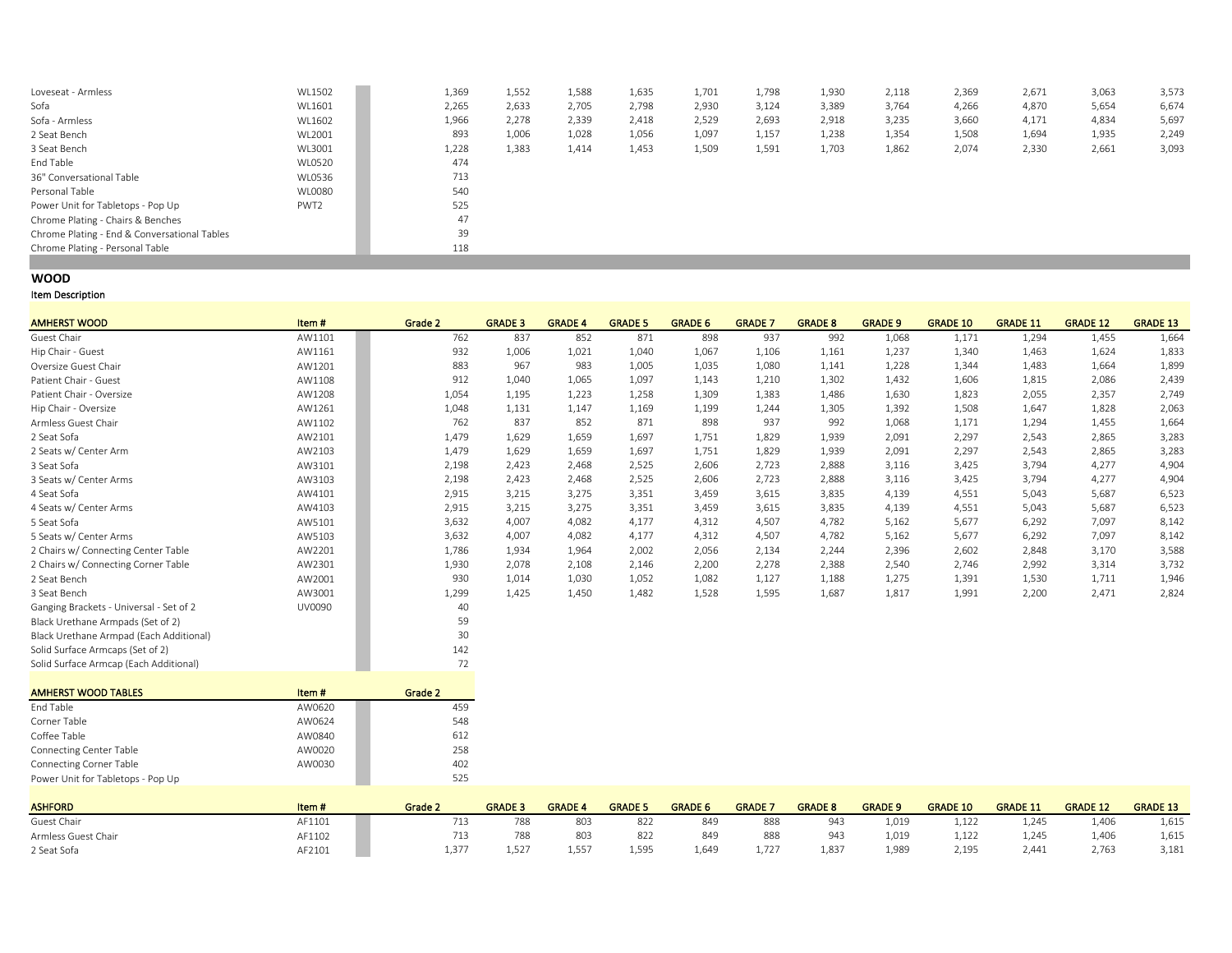| 2 Seats w/ Center Arm               | AF2103 | 1,377 | 1,527 | 1,557 | 1,595 | 1,649 | 1,727 | 1,837 | 1,989 | 2,195 | 2.441 | 2,763 | 3,181 |
|-------------------------------------|--------|-------|-------|-------|-------|-------|-------|-------|-------|-------|-------|-------|-------|
| 3 Seat Sofa                         | AF3101 | 2,042 | 2,268 | 2,313 | 2,370 | 2,451 | 2,568 | 2.733 | 2,961 | 3,270 | 3,639 | 4,122 | 4.749 |
| 3 Seats w/ Center Arms              | AF3103 | 2,042 | 2.268 | 2.313 | 2,370 | 2.451 | 2.568 | 2.733 | 2,961 | 3,270 | 3,639 | 4,122 | 4,749 |
| 4 Seat Sofa                         | AF4101 | 2.707 | 3.008 | 3,068 | 3.144 | 3,252 | 3,408 | 3,628 | 3,932 | 4.344 | 4.836 | 5.480 | 6,316 |
| 4 Seats w/ Center Arms              | AF4103 | 2,707 | 3,008 | 3,068 | 3,144 | 3,252 | 3,408 | 3,628 | 3,932 | 4,344 | 4,836 | 5,480 | 6,316 |
| 5 Seat Sofa                         | AF5101 | 3.372 | 3,748 | 3.823 | 3,918 | 4.053 | 4,248 | 4,523 | 4,903 | 5,418 | 6.033 | 6.838 | 7,883 |
| 5 Seats w/ Center Arms              | AF5103 | 3,372 | 3,748 | 3,823 | 3,918 | 4,053 | 4,248 | 4,523 | 4,903 | 5,418 | 6,033 | 6,838 | 7,883 |
| 2 Chairs w/ Connecting Center Table | AF2201 | 1,695 | 1,844 | 1,874 | 1,912 | 1,966 | 2,044 | 2,154 | 2,306 | 2,512 | 2,758 | 3,080 | 3,498 |
| 2 Chairs w/ Connecting Corner Table | AF2301 | 1,849 | 1,997 | 2,027 | 2,065 | 2.119 | 2.197 | 2.307 | 2,459 | 2,665 | 2.911 | 3,233 | 3,651 |
|                                     |        |       |       |       |       |       |       |       |       |       |       |       |       |

| <b>ASHFORD TABLES</b>             | Item#            | Grade 2 |
|-----------------------------------|------------------|---------|
| End Table                         | AF0620           | 459     |
| Corner Table                      | AF0624           | 548     |
| Coffee Table                      | AF0840           | 612     |
| <b>Connecting Center Table</b>    | AF0020           | 258     |
| <b>Connecting Corner Table</b>    | AF0030           | 402     |
| Power Unit for Tabletops - Pop Up | PWT <sub>2</sub> | 525     |

| <b>BROOKLYN</b>                         | Item#         | Grade 2 | <b>GRADE 3</b> | <b>GRADE 4</b> | <b>GRADE 5</b> | <b>GRADE 6</b> | <b>GRADE 7</b> | <b>GRADE 8</b> | <b>GRADE 9</b> | <b>GRADE 10</b> | <b>GRADE 11</b> | <b>GRADE 12</b> | <b>GRADE 13</b> |
|-----------------------------------------|---------------|---------|----------------|----------------|----------------|----------------|----------------|----------------|----------------|-----------------|-----------------|-----------------|-----------------|
| Guest Chair                             | BK1101        | 649     | 742            | 760            | 783            | 816            | 865            | 931            | 1,025          | 1,150           | 1,301           | 1,497           | 1,752           |
| Oversize Guest Chair                    | BK1201        | 806     | 949            | 977            | 1,012          | 1,063          | 1,137          | 1,240          | 1,384          | 1,577           | 1,809           | 2,111           | 2,503           |
| Armless Guest Chair                     | BK1102        | 649     | 742            | 760            | 783            | 816            | 865            | 931            | 1,025          | 1,150           | 1,301           | 1,497           | 1,752           |
| Lounge Chair                            | BK1301        | 1,010   | 1,166          | 1,197          | 1,236          | 1,292          | 1,374          | 1,486          | 1,645          | 1,857           | 2,113           | 2,444           | 2,876           |
| 2 Seat Sofa                             | BK2101        | 1,253   | 1,438          | 1,474          | 1,520          | 1,586          | 1,684          | 1,816          | 2,004          | 2,254           | 2,556           | 2,948           | 3,458           |
| 2 Seats w/ Center Arm                   | BK2103        | 1,253   | 1,438          | 1.474          | 1,520          | 1,586          | 1,684          | 1,816          | 2,004          | 2,254           | 2,556           | 2,948           | 3,458           |
| 3 Seat Sofa                             | BK3101        | 1,857   | 2,135          | 2,189          | 2,258          | 2,357          | 2,504          | 2,702          | 2,984          | 3,359           | 3,812           | 4,400           | 5,165           |
| 3 Seats w/ Center Arms                  | BK3103        | 1,857   | 2,135          | 2,189          | 2,258          | 2,357          | 2,504          | 2,702          | 2,984          | 3,359           | 3,812           | 4,400           | 5,165           |
| 4 Seat Sofa                             | BK4101        | 2,461   | 2,831          | 2,903          | 2,995          | 3,127          | 3,323          | 3,587          | 3,963          | 4,463           | 5,067           | 5,851           | 6,871           |
| 4 Seats w/ Center Arms                  | BK4103        | 2,461   | 2,831          | 2,903          | 2,995          | 3,127          | 3,323          | 3,587          | 3,963          | 4,463           | 5,067           | 5,851           | 6,871           |
| 5 Seat Sofa                             | BK5101        | 3,065   | 3,527          | 3,617          | 3,732          | 3,897          | 4,142          | 4,472          | 4,942          | 5,567           | 6,322           | 7,302           | 8,577           |
| 5 Seats w/ Center Arms                  | <b>BK5103</b> | 3,065   | 3,527          | 3,617          | 3,732          | 3,897          | 4,142          | 4,472          | 4,942          | 5,567           | 6,322           | 7,302           | 8,577           |
| 2 Chairs w/ Connecting Center Table     | BK2201        | 1,602   | 1,786          | 1,822          | 1,868          | 1,934          | 2,032          | 2,164          | 2,352          | 2,602           | 2,904           | 3,296           | 3,806           |
| 2 Seat Bench                            | BK2001        | 793     | 891            | 911            | 936            | 971            | 1,023          | 1,095          | 1,196          | 1,331           | 1,493           | 1,705           | 1,979           |
| 3 Seat Bench                            | BK3001        | 1,080   | 1,207          | 1,232          | 1,264          | 1,310          | 1,377          | 1,469          | 1,599          | 1,773           | 1,982           | 2,253           | 2,606           |
| End Table                               | <b>BK0620</b> | 480     |                |                |                |                |                |                |                |                 |                 |                 |                 |
| Coffee Table                            | <b>BK0840</b> | 660     |                |                |                |                |                |                |                |                 |                 |                 |                 |
| 36" Square Table                        | BK0636        | 1,210   |                |                |                |                |                |                |                |                 |                 |                 |                 |
| 42" Square Table                        | <b>BK0642</b> | 1,275   |                |                |                |                |                |                |                |                 |                 |                 |                 |
| Connecting Center Table                 | <b>BK0020</b> | 300     |                |                |                |                |                |                |                |                 |                 |                 |                 |
| Black Urethane Armpads (Set of 2)       |               | 59      |                |                |                |                |                |                |                |                 |                 |                 |                 |
| Black Urethane Armpad (Each Additional) |               | 30      |                |                |                |                |                |                |                |                 |                 |                 |                 |
| Solid Surface Armcaps (Set of 2)        |               | 142     |                |                |                |                |                |                |                |                 |                 |                 |                 |
| Solid Surface Armcap (Each Additional)  |               | 72      |                |                |                |                |                |                |                |                 |                 |                 |                 |

| <b>FRANKLIN</b>        | Item#  | Grade 2 | <b>GRADE 3</b> | <b>GRADE 4</b> | <b>GRADE 5</b> | <b>GRADE 6</b> | <b>GRADE</b> 7 | <b>GRADE 8</b> | <b>GRADE 9</b> | <b>GRADE 10</b> | <b>GRADE 11</b> | <b>GRADE 12</b> | <b>GRADE 13</b> |
|------------------------|--------|---------|----------------|----------------|----------------|----------------|----------------|----------------|----------------|-----------------|-----------------|-----------------|-----------------|
| Guest Chair            | FK1101 | 594     | 670            | 685            | 704            | 731            | 770            | 825            | 901            | 1,004           | 1,127           | 1,288           | 1,497           |
| Oversize Guest Chair   | FK1201 | 682     | 767            | 783            | 805            | 835            | 880            | 941            | 1,028          | 1,144           | 1,283           | 1,464           | 1,699           |
| Armless Guest Chair    | FK1102 | 594     | 670            | 685            | 704            | 731            | 770            | 825            | 901            | 1,004           | 1,127           | 1,288           | 1,497           |
| 2 Seat Sofa            | FK2101 | 1,150   | 1,301          | 1,331          | 1,369          | 1.423          | 1,501          | 1,611          | 1,763          | 1,969           | 2,215           | 2,537           | 2,955           |
| 2 Seats w/ Center Arm  | FK2103 | 1,150   | 1,301          | 1,331          | 1,369          | 1,423          | 1,501          | 1,611          | 1,763          | 1,969           | 2,215           | 2,537           | 2,955           |
| 3 Seat Sofa            | FK3101 | 1,705   | 1,932          | 1,977          | 2,034          | 2,115          | 2,232          | 2,397          | 2,625          | 2,934           | 3,303           | 3,786           | 4,413           |
| 3 Seats w/ Center Arms | FK3103 | 1.705   | 1.932          | 1.977          | 2.034          | 2,115          | 2.232          | 2,397          | 2,625          | 2,934           | 3.303           | 3,786           | 4,413           |
| 4 Seat Sofa            | FK4101 | 2,259   | 2,562          | 2,622          | 2,698          | 2,806          | 2,962          | 3,182          | 3,486          | 3,898           | 4,390           | 5,034           | 5,870           |
| 4 Seats w/ Center Arms | FK4103 | 2,259   | 2,562          | 2,622          | 2,698          | 2,806          | 2,962          | 3,182          | 3,486          | 3,898           | 4,390           | 5,034           | 5,870           |
| 5 Seat Sofa            | FK5101 | 2,815   | 3.194          | 3.269          | 3.364          | 3,499          | 3.694          | 3.969          | 4.349          | 4.864           | 5.479           | 6.284           | 7,329           |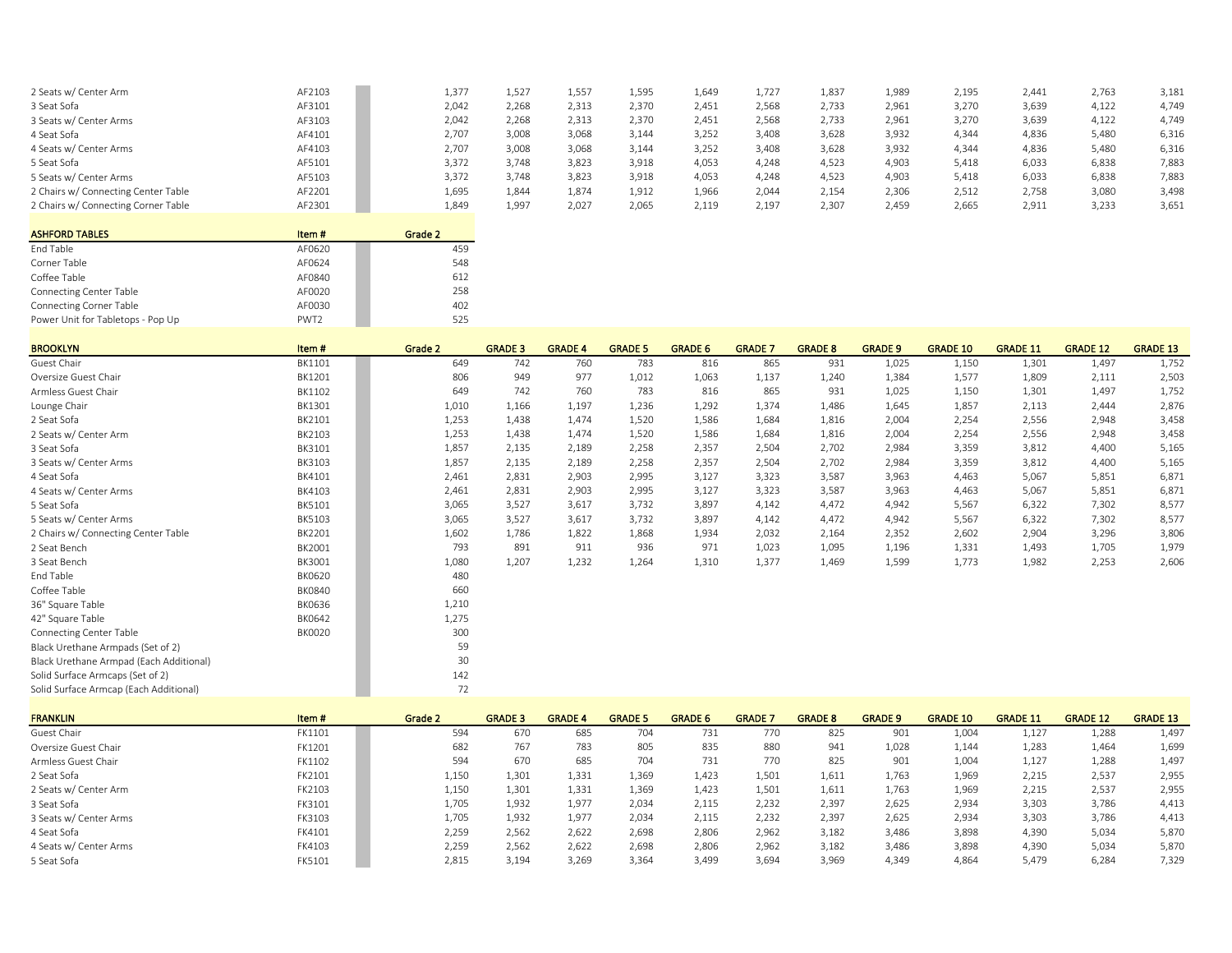| 5 Seats w/ Center Arms                  | FK5103           | 2,815 | 3.194 | 3.269 | 3,364 | 3,499 | 3,694 | 3,969 | 4,349 | 4,864 | 5,479 | 6,284 | 7,329 |
|-----------------------------------------|------------------|-------|-------|-------|-------|-------|-------|-------|-------|-------|-------|-------|-------|
| 2 Chairs w/ Connecting Center Table     | FK2201           | 1,439 | 1,589 | 1,619 | 1,657 | 1,711 | 1,789 | 1,899 | 2,051 | 2,257 | 2,503 | 2,825 | 3,243 |
| 2 Chairs w/ Connecting Corner Table     | FK2301           | 1,592 | 1,742 | 1,772 | 1,810 | 1,864 | 1,942 | 2,052 | 2,204 | 2,410 | 2,656 | 2,978 | 3,396 |
| End Table                               | FK0620           | 450   |       |       |       |       |       |       |       |       |       |       |       |
| Corner Table                            | FK0624           | 533   |       |       |       |       |       |       |       |       |       |       |       |
| Coffee Table                            | FK0840           | 598   |       |       |       |       |       |       |       |       |       |       |       |
| <b>Connecting Center Table</b>          | <b>FK0020</b>    | 249   |       |       |       |       |       |       |       |       |       |       |       |
| <b>Connecting Corner Table</b>          | FK0030           | 401   |       |       |       |       |       |       |       |       |       |       |       |
| Ganging Brackets - Universal - Set of 2 | UV0090           | 40    |       |       |       |       |       |       |       |       |       |       |       |
| Power Unit for Tabletops - Pop Up       | PWT <sub>2</sub> | 525   |       |       |       |       |       |       |       |       |       |       |       |

| <b>HARTFORD</b>                         | Item#            | Grade 2 | <b>GRADE 3</b> | <b>GRADE 4</b> | <b>GRADE 5</b> | <b>GRADE 6</b> | <b>GRADE 7</b> | <b>GRADE 8</b> | <b>GRADE 9</b> | <b>GRADE 10</b> | <b>GRADE 11</b> | <b>GRADE 12</b> | <b>GRADE 13</b> |
|-----------------------------------------|------------------|---------|----------------|----------------|----------------|----------------|----------------|----------------|----------------|-----------------|-----------------|-----------------|-----------------|
| Guest Chair                             | HF1101           | 722     | 797            | 812            | 831            | 858            | 897            | 952            | 1,028          | 1,131           | 1,254           | 1,415           | 1,624           |
| Armless Guest Chair                     | HF1102           | 722     | 797            | 812            | 831            | 858            | 897            | 952            | 1,028          | 1,131           | 1,254           | 1,415           | 1,624           |
| 2 Seat Sofa                             | HF2101           | 1,396   | 1,546          | 1,576          | 1,614          | 1,668          | 1,746          | 1,856          | 2,008          | 2,214           | 2,460           | 2,782           | 3,200           |
| 2 Seats w/ Center Arm                   | HF2103           | 1,396   | 1,546          | 1,576          | 1,614          | 1,668          | 1,746          | 1,856          | 2,008          | 2,214           | 2,460           | 2,782           | 3,200           |
| 3 Seat Sofa                             | HF3101           | 2,068   | 2,294          | 2,339          | 2,396          | 2,477          | 2,594          | 2,759          | 2,987          | 3,296           | 3,665           | 4,148           | 4,775           |
| 3 Seats w/ Center Arms                  | HF3103           | 2,068   | 2,294          | 2,339          | 2,396          | 2,477          | 2,594          | 2,759          | 2,987          | 3,296           | 3,665           | 4,148           | 4,775           |
| 4 Seat Sofa                             | HF4101           | 2,741   | 3,042          | 3,102          | 3,178          | 3,286          | 3,442          | 3,662          | 3,966          | 4,378           | 4,870           | 5,514           | 6,350           |
| 4 Seats w/ Center Arms                  | HF4103           | 2,741   | 3,042          | 3,102          | 3,178          | 3,286          | 3,442          | 3,662          | 3,966          | 4,378           | 4,870           | 5,514           | 6,350           |
| 5 Seat Sofa                             | HF5101           | 3,415   | 3,791          | 3,866          | 3,961          | 4,096          | 4,291          | 4,566          | 4,946          | 5,461           | 6,076           | 6,881           | 7,926           |
| 5 Seats w/ Center Arms                  | HF5103           | 3,415   | 3,791          | 3,866          | 3,961          | 4,096          | 4,291          | 4,566          | 4,946          | 5,461           | 6,076           | 6,881           | 7,926           |
| 2 Chairs w/ Connecting Center Table     | HF2201           | 1,694   | 1.843          | 1,873          | 1,911          | 1,965          | 2,043          | 2,153          | 2,305          | 2,511           | 2,757           | 3,079           | 3,497           |
| 2 Chairs w/ Connecting Corner Table     | HF2301           | 1,848   | 1,996          | 2,026          | 2,064          | 2,118          | 2,196          | 2,306          | 2,458          | 2,664           | 2,910           | 3,232           | 3,650           |
| End Table                               | HF0620           | 450     |                |                |                |                |                |                |                |                 |                 |                 |                 |
| Corner Table                            | HF0624           | 533     |                |                |                |                |                |                |                |                 |                 |                 |                 |
| Coffee Table                            | <b>HF0840</b>    | 598     |                |                |                |                |                |                |                |                 |                 |                 |                 |
| Connecting Center Table                 | <b>HF0020</b>    | 249     |                |                |                |                |                |                |                |                 |                 |                 |                 |
| <b>Connecting Corner Table</b>          | <b>HF0030</b>    | 401     |                |                |                |                |                |                |                |                 |                 |                 |                 |
| Ganging Brackets - Universal - Set of 2 | UV0090           | 40      |                |                |                |                |                |                |                |                 |                 |                 |                 |
| Casters                                 |                  | 45      |                |                |                |                |                |                |                |                 |                 |                 |                 |
| Power Unit for Tabletops - Pop Up       | PWT <sub>2</sub> | 525     |                |                |                |                |                |                |                |                 |                 |                 |                 |

| LENOX WOOD OPEN ARM                                | Item#  | Grade 2 | <b>GRADE 3</b> | <b>GRADE 4</b> | <b>GRADE 5</b> | <b>GRADE 6</b> | <b>GRADE 7</b> | <b>GRADE 8</b> | <b>GRADE 9</b> | <b>GRADE 10</b> | <b>GRADE 11</b> | <b>GRADE 12</b> | <b>GRADE 13</b> |
|----------------------------------------------------|--------|---------|----------------|----------------|----------------|----------------|----------------|----------------|----------------|-----------------|-----------------|-----------------|-----------------|
| Guest Chair                                        | LW1101 | 536     | 607            | 621            | 639            | 664            | 701            | 753            | 825            | 921             | 1,037           | 1,188           | 1,384           |
| Oversize Guest Chair                               | LW1201 | 631     | 716            | 732            | 754            | 784            | 829            | 890            | 977            | 1,093           | 1,232           | 1,413           | 1,648           |
| Armless Guest Chair                                | LW1102 | 536     | 607            | 621            | 639            | 664            | 701            | 753            | 825            | 921             | 1,037           | 1,188           | 1,384           |
| 2 Seat Sofa                                        | LW2101 | 1,033   | 1,175          | 1,203          | 1,239          | 1,289          | 1,363          | 1,467          | 1,611          | 1,803           | 2,035           | 2,337           | 2,729           |
| 2 Seats w/ Center Arm                              | LW2103 | 1,033   | 1,175          | 1,203          | 1,239          | 1,289          | 1,363          | 1,467          | 1,611          | 1,803           | 2,035           | 2,337           | 2,729           |
| 3 Seat Sofa                                        | LW3101 | 1,532   | 1,744          | 1,786          | 1,840          | 1,915          | 2,026          | 2,182          | 2,398          | 2,686           | 3,034           | 3,487           | 4,075           |
| 3 Seats w/ Center Arms                             | LW3103 | 1,532   | 1,744          | 1,786          | 1,840          | 1,915          | 2,026          | 2,182          | 2,398          | 2,686           | 3,034           | 3,487           | 4,075           |
| 4 Seat Sofa                                        | LW4101 | 2,029   | 2,313          | 2,369          | 2,441          | 2,541          | 2,689          | 2,897          | 3,185          | 3,569           | 4,033           | 4,637           | 5,421           |
| 4 Seats w/ Center Arms                             | LW4103 | 2,029   | 2,313          | 2,369          | 2,441          | 2,541          | 2,689          | 2,897          | 3,185          | 3,569           | 4,033           | 4,637           | 5,421           |
| 5 Seat Sofa                                        | LW5101 | 2,527   | 2,881          | 2,951          | 3,041          | 3,166          | 3,351          | 3,611          | 3,971          | 4,451           | 5,031           | 5,786           | 6,766           |
| 5 Seats w/ Center Arms                             | LW5103 | 2,527   | 2,881          | 2,951          | 3,041          | 3,166          | 3,351          | 3,611          | 3,971          | 4,451           | 5,031           | 5,786           | 6,766           |
| 2 Chairs w/ Black Laminate Connecting Center Table | LW2211 | 1,276   | 1,417          | 1,445          | 1,481          | 1,531          | 1,605          | 1,709          | 1,853          | 2,045           | 2,277           | 2,579           | 2,971           |
| 2 Chairs w/ Black Laminate Connecting Corner Table | LW2311 | 1,420   | 1,560          | 1,588          | 1,624          | 1,674          | 1,748          | 1,852          | 1,996          | 2,188           | 2,420           | 2,722           | 3,114           |
| 2 Chairs w/ Solid Wood Connecting Center Table     | LW2201 | 1,332   | 1,473          | 1,501          | 1,537          | 1,587          | 1,661          | 1,765          | 1,909          | 2,101           | 2,333           | 2,635           | 3,027           |
| 2 Chairs w/ Solid Wood Connecting Corner Table     | LW2301 | 1,476   | 1,616          | 1,644          | 1,680          | 1,730          | 1,804          | 1,908          | 2,052          | 2,244           | 2,476           | 2,778           | 3,170           |
| Ganging Brackets - Universal - Set of 2            | UV0090 | 40      |                |                |                |                |                |                |                |                 |                 |                 |                 |
| Black Urethane Armpads (Set of 2)                  |        | 59      |                |                |                |                |                |                |                |                 |                 |                 |                 |
| Black Urethane Armpad (Each Additional)            |        | 30      |                |                |                |                |                |                |                |                 |                 |                 |                 |
| Solid Surface Armpads (Set of 2)                   |        | 142     |                |                |                |                |                |                |                |                 |                 |                 |                 |
| Solid Surface Armpad (Additional)                  |        | 72      |                |                |                |                |                |                |                |                 |                 |                 |                 |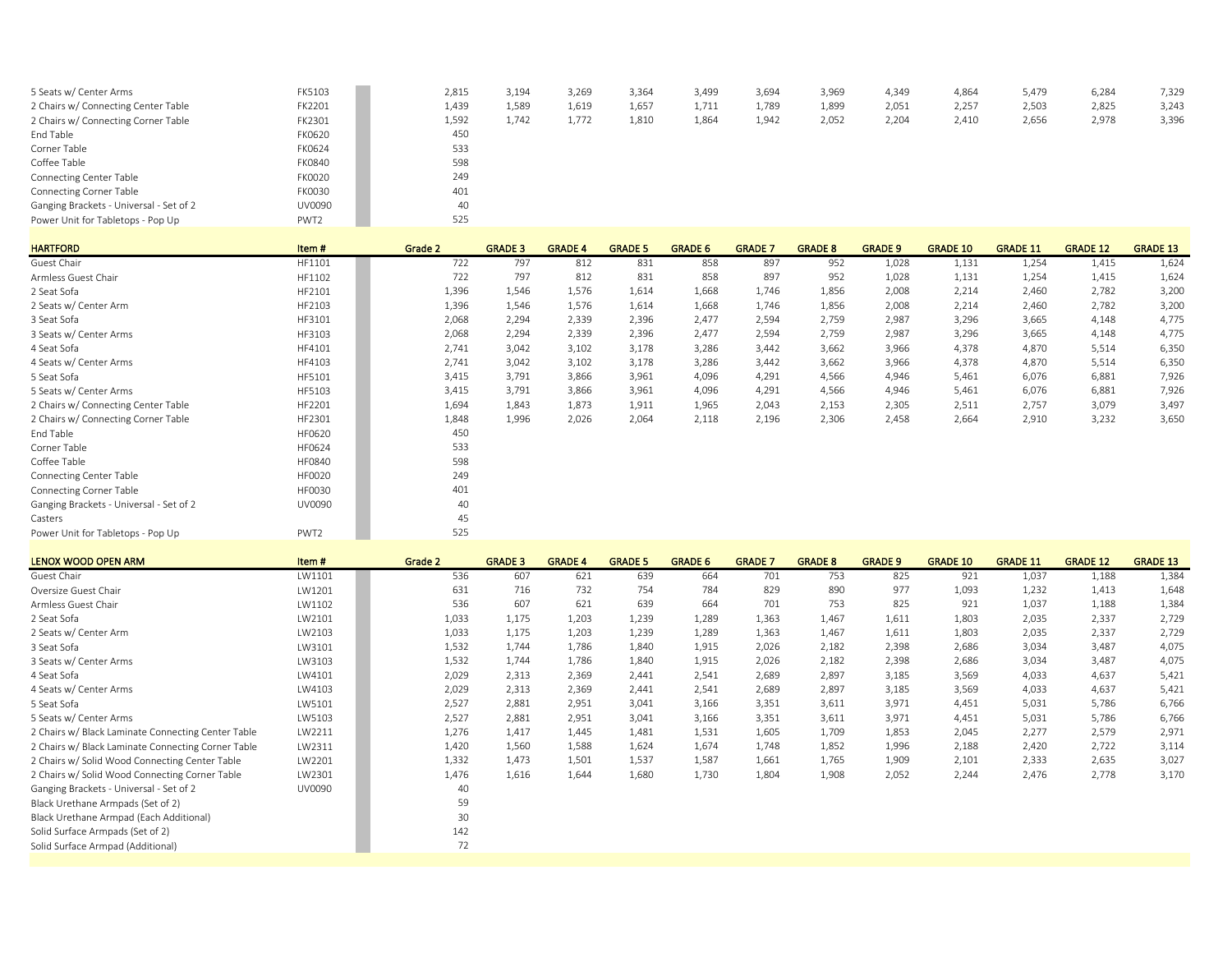| <b>LENOX WOOD BENCHES</b> | Item#  | Grade 2 | <b>GRADE 3</b> | <b>GRADE</b>    | <b>GRADE 5</b> | <b>GRADE 6</b> | <b>GRADE</b> | <b>GRADE 8</b> | <b>GRADE 9</b> | <b>GRADE 10</b> | <b>GRADE 11</b> | <b>GRADE 12</b> | <b>GRADE 13</b> |
|---------------------------|--------|---------|----------------|-----------------|----------------|----------------|--------------|----------------|----------------|-----------------|-----------------|-----------------|-----------------|
| 1 Seat Bench              | LW1001 | 401     | 458            | 46 <sup>c</sup> | 483            |                |              | 574            | 632            | 70S             | 802             | 922             | 1,079           |
| 2 Seat Bench              | LW2001 | 774     | 889            | Q1<br>ᇰᆂᆂ       | 939            | Q70            | 1,039        | 1,121          | 1,237          | 1,391           | 1,5/            | 1,817           | 2,131           |
| 3 Seat Bench              | LW3001 | 1,149   | 1,321          | 1.354           | 1,396          | 1,456          | 1,546        | 1,669          | 1,843          | 2,074           | 2,353           | 2,713           | 3,184           |
| 4 Seat Bench              | LW4001 | 1.522   | 1.752          | 1.796           | 1.852          | 1.932          | 2.052        | 2.216          | 2.448          | 2.756           | 3.128           | 3.608           | 4,236           |
| 5 Seat Bench              | LW5001 | 1,895   | 2,182          | 2,237           | 2,307          | 2,407          | $2,55^{-}$   | 2,762          | 3,052          | 3,437           | 3,902           | 4,502           | 5,287           |

| LENOX WOOD TABLES                        | Item#            | Grade 2 |
|------------------------------------------|------------------|---------|
| End Table - Black Laminate               | LW0621           | 353     |
| Corner Table - Black Laminate            | LW0625           | 440     |
| Coffee Table - Black Laminate            | I W0841          | 508     |
| Connecting Center Table - Black Laminate | LW0021           | 202     |
| Connecting Corner Table - Black Laminate | LW0031           | 345     |
| End Table - Solid Wood                   | LW0620           | 459     |
| Corner Table - Solid Wood                | I W0624          | 548     |
| Coffee Table - Solid Wood                | <b>LW0840</b>    | 612     |
| Connecting Center Table - Solid Wood     | LW0020           | 258     |
| Connecting Corner Table - Solid Wood     | LW0030           | 402     |
| Power Unit for Tabletops - Pop Up        | PWT <sub>2</sub> | 525     |

| <b>WESTON</b>                           | Item#  | Grade 2 | <b>GRADE 3</b> | <b>GRADE 4</b> | <b>GRADE 5</b> | <b>GRADE 6</b> | <b>GRADE 7</b> | <b>GRADE 8</b> | <b>GRADE 9</b> | <b>GRADE 10</b> | <b>GRADE 11</b> | <b>GRADE 12</b> | <b>GRADE 13</b> |
|-----------------------------------------|--------|---------|----------------|----------------|----------------|----------------|----------------|----------------|----------------|-----------------|-----------------|-----------------|-----------------|
| Guest Chair                             | WS1101 | 700     | 775            | 790            | 809            | 836            | 875            | 930            | 1,006          | 1,109           | 1,232           | 1,393           | 1,602           |
| Oversize Guest Chair                    | WS1201 | 782     | 867            | 883            | 905            | 935            | 980            | 1,041          | 1,128          | 1,244           | 1,383           | 1,564           | 1,799           |
| Armless Guest Chair                     | WS1102 | 700     | 775            | 790            | 809            | 836            | 875            | 930            | 1,006          | 1,109           | 1,232           | 1,393           | 1,602           |
| 2 Seat Sofa                             | WS2101 | 1,358   | 1,508          | 1,538          | 1,576          | 1,630          | 1,708          | 1,818          | 1,970          | 2,176           | 2,422           | 2.744           | 3,162           |
| 2 Seats w/ Center Arm                   | WS2103 | 1,358   | 1,508          | 1,538          | 1,576          | 1,630          | 1,708          | 1,818          | 1,970          | 2,176           | 2,422           | 2,744           | 3,162           |
| 3 Seat Sofa                             | WS3101 | 2,017   | 2,243          | 2,288          | 2,345          | 2,426          | 2,543          | 2,708          | 2,936          | 3,245           | 3,614           | 4,097           | 4,724           |
| 3 Seats w/ Center Arms                  | WS3103 | 2,017   | 2.243          | 2,288          | 2.345          | 2,426          | 2,543          | 2,708          | 2,936          | 3,245           | 3,614           | 4,097           | 4,724           |
| 4 Seat Sofa                             | WS4101 | 2,676   | 2,977          | 3,037          | 3,113          | 3,221          | 3,377          | 3,597          | 3,901          | 4,313           | 4,805           | 5,449           | 6,285           |
| 4 Seats w/ Center Arms                  | WS4103 | 2,676   | 2,977          | 3,037          | 3,113          | 3,221          | 3,377          | 3,597          | 3,901          | 4,313           | 4,805           | 5,449           | 6,285           |
| 5 Seat Sofa                             | WS5101 | 3,335   | 3,711          | 3,786          | 3,881          | 4,016          | 4,211          | 4,486          | 4,866          | 5,381           | 5,996           | 6,801           | 7,846           |
| 5 Seats w/ Center Arms                  | WS5103 | 3,335   | 3,711          | 3,786          | 3,881          | 4,016          | 4,211          | 4,486          | 4,866          | 5,381           | 5,996           | 6,801           | 7,846           |
| 2 Chairs w/ Connecting Center Table     | WS2201 | 1,659   | 1,808          | 1,838          | 1,876          | 1,930          | 2,008          | 2,118          | 2,270          | 2,476           | 2,722           | 3,044           | 3,462           |
| 2 Chairs w/ Connecting Corner Table     | WS2301 | 1,804   | 1,953          | 1,983          | 2,021          | 2,075          | 2,153          | 2,263          | 2,415          | 2,621           | 2,867           | 3,189           | 3,607           |
| 2 Seat Bench                            | WS2001 | 883     | 967            | 983            | 1,005          | 1,035          | 1,080          | 1,141          | 1,228          | 1,344           | 1,483           | 1,664           | 1,899           |
| 3 Seat Bench                            | WS3001 | 1,236   | 1,362          | 1,387          | 1,419          | 1,465          | 1,532          | 1,624          | 1,754          | 1,928           | 2,137           | 2,408           | 2,761           |
| End Table                               | WS0620 | 459     |                |                |                |                |                |                |                |                 |                 |                 |                 |
| Corner Table                            | WS0624 | 548     |                |                |                |                |                |                |                |                 |                 |                 |                 |
| Coffee Table                            | WS0840 | 612     |                |                |                |                |                |                |                |                 |                 |                 |                 |
| <b>Connecting Center Table</b>          | WS0020 | 258     |                |                |                |                |                |                |                |                 |                 |                 |                 |
| <b>Connecting Corner Table</b>          | WS0030 | 402     |                |                |                |                |                |                |                |                 |                 |                 |                 |
| Ganging Brackets - Universal - Set of 2 | UV0090 | 40      |                |                |                |                |                |                |                |                 |                 |                 |                 |
| Power Unit for Tabletops - Pop Up       | PWT2   | 525     |                |                |                |                |                |                |                |                 |                 |                 |                 |
|                                         |        |         |                |                |                |                |                |                |                |                 |                 |                 |                 |

### **STEEL**

| <b>AMHERST STEEL</b>   | Item#  | Grade 2 | <b>GRADE 3</b> | <b>GRADE</b>              | <b>GRADE 5</b> | <b>GRADE 6</b> | <b>GRADE</b> | <b>GRADE 8</b> | <b>GRADE 9</b> | <b>GRADE 10</b> | <b>GRADE 11</b> | <b>GRADE 12</b> | <b>GRADE 13</b> |
|------------------------|--------|---------|----------------|---------------------------|----------------|----------------|--------------|----------------|----------------|-----------------|-----------------|-----------------|-----------------|
| Guest Chair            | AS1101 | 682     |                | $^{\prime}$ / $^{\prime}$ | 791            | 818            | 85           | 912            | 988            | 1,091           | 1,214           | 1,375           | 1,584           |
| Oversize Guest Chair   | AS1201 | 780     | 865            | 881                       | 903            | 933            | 978          | 1,039          | 1,126          | 1,242           | 1,381           | 1,562           | 1,797           |
| Patient Chair-Guest    | AS1108 | 833     | 960            | 985                       | 1.017          | 1.063          | 1,13C        | 1,222          | 1,352          | 1,526           | 1.735           | 2.006           | 2,359           |
| Patient Chair-Oversize | AS1208 | 951     | 1,093          | 1,121                     | 1,156          | 1,207          | 1,281        | 1,384          | 1,528          | 1,721           | 1,953           | 2,255           | 2,647           |
| Bariatric Chair        | AS1401 | 1,094   | 1,249          | 1,280                     | 1,319          | 1,375          | 1,457        | 1,569          | 1,728          | 1,940           | 2,196           | 2,527           | 2,959           |
| Armless Guest Chair    | AS1102 | 682     |                | 77                        | 791            | 818            |              | 912            | 988            | 1,091           | 1.214           | 1.375           | 1,584           |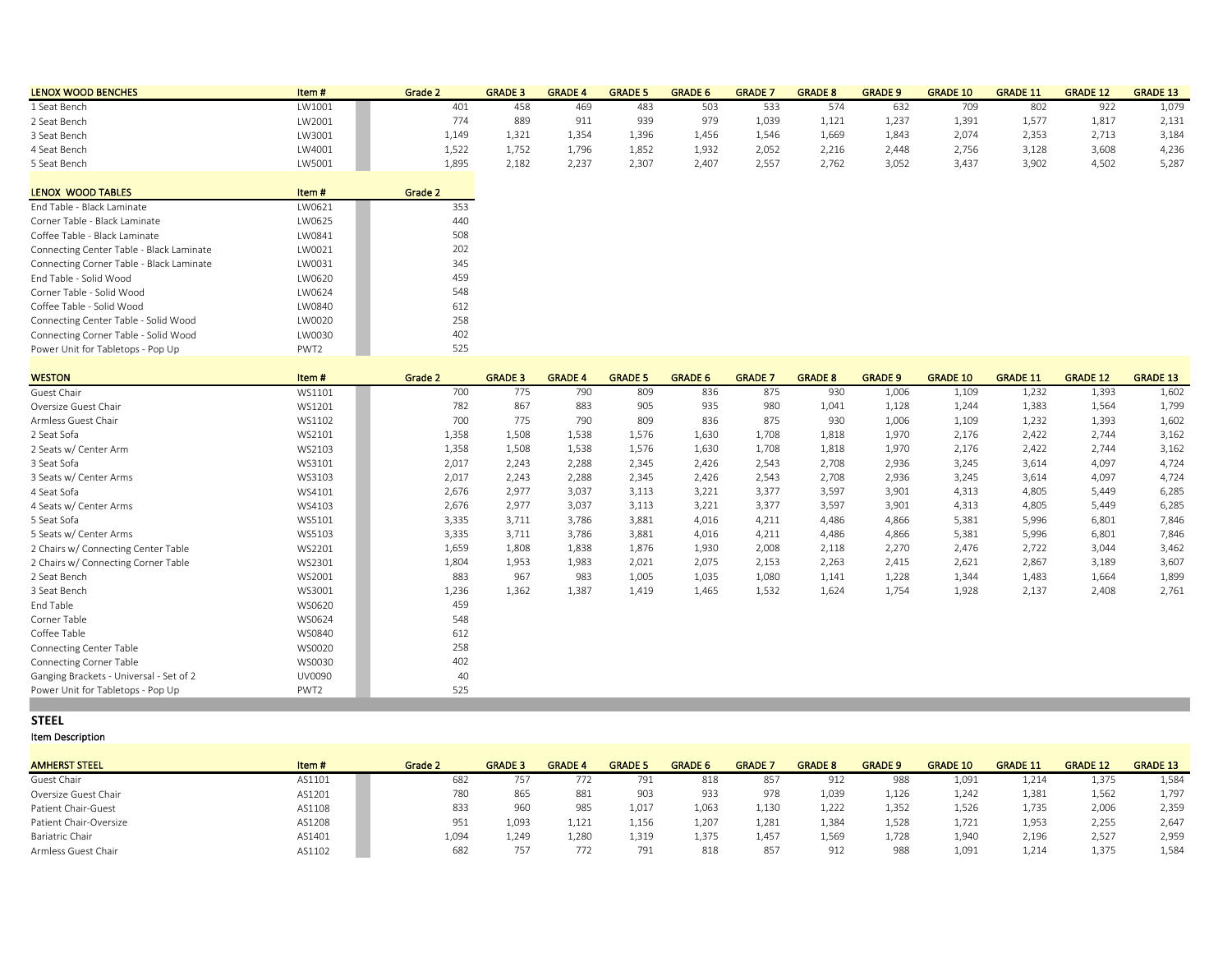| 2 Seat Sofa                             | AS2101 | 1,312 | 1,462 | 1,492 | 1,530 | 1,584 | 1,662 | 1,772 | 1,924 | 2,130 | 2,376 | 2,698 | 3,116 |
|-----------------------------------------|--------|-------|-------|-------|-------|-------|-------|-------|-------|-------|-------|-------|-------|
| 2 Seats w/ Center Arm                   | AS2103 | 1,312 | 1,462 | 1,492 | 1,530 | 1,584 | 1,662 | 1,772 | 1,924 | 2,130 | 2,376 | 2,698 | 3,116 |
| 3 Seat Sofa                             | AS3101 | 1,941 | 2,167 | 2,212 | 2,269 | 2,350 | 2,467 | 2,632 | 2,860 | 3,169 | 3,538 | 4,021 | 4,648 |
| 3 Seats w/ Center Arms                  | AS3103 | 1,941 | 2,167 | 2,212 | 2,269 | 2,350 | 2,467 | 2,632 | 2,860 | 3,169 | 3,538 | 4,021 | 4,648 |
| 4 Seat Sofa                             | AS4101 | 2,570 | 2,871 | 2,931 | 3,007 | 3,115 | 3,271 | 3,491 | 3,795 | 4,207 | 4,699 | 5,343 | 6,179 |
| 4 Seats w/ Center Arms                  | AS4103 | 2,570 | 2,871 | 2,931 | 3,007 | 3,115 | 3,271 | 3,491 | 3,795 | 4,207 | 4,699 | 5,343 | 6,179 |
| 5 Seat Sofa                             | AS5101 | 3,199 | 3,576 | 3,651 | 3,746 | 3,881 | 4,076 | 4,351 | 4,731 | 5,246 | 5,861 | 6,666 | 7,711 |
| 5 Seats w/ Center Arms                  | AS5103 | 3,199 | 3,576 | 3,651 | 3,746 | 3,881 | 4,076 | 4,351 | 4,731 | 5,246 | 5,861 | 6,666 | 7,711 |
| 2 Seat Bench                            | AS2001 | 806   | 905   | 925   | 950   | 985   | 1,037 | 1,109 | 1,210 | 1,345 | 1,507 | 1,719 | 1,993 |
| 3 Seat Bench                            | AS3001 | 1,094 | 1,220 | 1,245 | 1,277 | 1,323 | 1,390 | 1,482 | 1,612 | 1,786 | 1,995 | 2,266 | 2,619 |
| 2 Chairs w/ Connecting Center Table     | AS2201 | 1,670 | 1,819 | 1,849 | 1,887 | 1,941 | 2,019 | 2,129 | 2,281 | 2,487 | 2,733 | 3,055 | 3,473 |
| Connecting Center Table                 | AS0020 | 301   |       |       |       |       |       |       |       |       |       |       |       |
| End Table - Laminate Top                | AS0620 | 436   |       |       |       |       |       |       |       |       |       |       |       |
| End Table - Solid Surface Top           | AS0621 | 801   |       |       |       |       |       |       |       |       |       |       |       |
| Coffee Table - Laminate Top             | AS0840 | 585   |       |       |       |       |       |       |       |       |       |       |       |
| Coffee Table - Solid Surface Top        | AS0841 | 1,240 |       |       |       |       |       |       |       |       |       |       |       |
| Ganging Brackets - Universal - Set of 2 | UV0090 | 40    |       |       |       |       |       |       |       |       |       |       |       |
| Black Urethane Armpads (Set of 2)       |        | 60    |       |       |       |       |       |       |       |       |       |       |       |
| Black Urethane Armpad (Each Additional) |        | 30    |       |       |       |       |       |       |       |       |       |       |       |
| Solid Surface Armpads (Set of 2)        |        | 142   |       |       |       |       |       |       |       |       |       |       |       |
| Solid Surface Armpad (Additional)       |        | 72    |       |       |       |       |       |       |       |       |       |       |       |
| Power Unit for Tabletops - Pop Up       | PWT2   | 525   |       |       |       |       |       |       |       |       |       |       |       |
|                                         |        |       |       |       |       |       |       |       |       |       |       |       |       |

| <b>AVON</b>                                                        | Item#  | Grade 2 | <b>GRADE 3</b> | <b>GRADE 4</b> | <b>GRADE 5</b> | <b>GRADE 6</b> | <b>GRADE 7</b> | <b>GRADE 8</b> | <b>GRADE 9</b> | <b>GRADE 10</b> | <b>GRADE 11</b> | <b>GRADE 12</b> | <b>GRADE 13</b> |
|--------------------------------------------------------------------|--------|---------|----------------|----------------|----------------|----------------|----------------|----------------|----------------|-----------------|-----------------|-----------------|-----------------|
| Guest Chair - Upholstered Seat & Upholstered Back                  | AV1131 | 610     | 685            | 700            | 719            | 746            | 785            | 840            | 916            | 1,019           | 1,142           | 1,303           | 1,512           |
| Guest Chair - Upholstered Seat & Laminate Back                     | AV1141 | 628     | 684            | 695            | 709            | 729            | 759            | 800            | 858            | 935             | 1,028           | 1,148           | 1,305           |
| Guest Chair - Laminate Seat & Laminate Back                        | AV1151 | 647     |                |                |                |                |                |                |                |                 |                 |                 |                 |
| Armless Chair - Upholstered Seat & Upholstered Back                | AV1132 | 557     | 633            | 648            | 667            | 694            | 733            | 788            | 864            | 967             | 1,090           | 1,251           | 1,460           |
| Armless Chair - Upholstered Seat & Laminate Back                   | AV1142 | 592     | 649            | 660            | 674            | 694            | 724            | 765            | 823            | 900             | 993             | 1,113           | 1,270           |
| Armless Chair - Laminate Seat & Laminate Back                      | AV1152 | 619     |                |                |                |                |                |                |                |                 |                 |                 |                 |
| Oversize Chair - Upholstered Seat & Upholstered Back               | AV1231 | 714     | 799            | 815            | 837            | 867            | 912            | 973            | 1,060          | 1,176           | 1,315           | 1,496           | 1,731           |
| Oversize Chair - Upholstered Seat & Laminate Back                  | AV1241 | 733     | 803            | 817            | 835            | 860            | 897            | 949            | 1,021          | 1,117           | 1,233           | 1,384           | 1,580           |
| Oversize Chair - Laminate Seat & Laminate Back                     | AV1251 | 752     |                |                |                |                |                |                |                |                 |                 |                 |                 |
| Cafe Stool - Upholstered Seat & Upholstered Back                   | AV1194 | 714     | 784            | 798            | 816            | 841            | 878            | 930            | 1,002          | 1,098           | 1,214           | 1,365           | 1,561           |
| Cafe Stool - Upholstered Seat & Laminate Back                      | AV1195 | 734     | 790            | 801            | 815            | 835            | 865            | 906            | 964            | 1,041           | 1,134           | 1,254           | 1,411           |
| Cafe Stool - Laminate Seat & Laminate Back                         | AV1196 | 754     |                |                |                |                |                |                |                |                 |                 |                 |                 |
| Hip Chair - Upholstered Seat & Upholstered Back                    | AV1161 | 778     | 853            | 868            | 887            | 914            | 953            | 1,008          | 1,084          | 1,187           | 1,310           | 1,471           | 1,680           |
| Bariatric Chair - Upholstered Seat & Upholstered Back              | AV1401 | 975     | 1,117          | 1,145          | 1,180          | 1,231          | 1,305          | 1,408          | 1,552          | 1,745           | 1,977           | 2,279           | 2,671           |
| Loveseat - Upholstered Seat & Upholstered Back                     | AV1501 | 1,107   | 1,248          | 1,276          | 1,311          | 1,362          | 1,436          | 1,539          | 1,683          | 1,876           | 2,108           | 2,410           | 2,802           |
| 2 Seat Bench                                                       | AV2001 | 779     | 907            | 932            | 964            | 1,010          | 1,077          | 1,169          | 1,299          | 1,473           | 1,682           | 1,953           | 2,306           |
| 3 Seat Bench                                                       | AV3001 | 1,069   | 1,240          | 1,273          | 1,316          | 1,377          | 1,466          | 1,589          | 1,762          | 1,994           | 2,272           | 2,634           | 3,105           |
| 2 Seat Bench w/ Center Table                                       | AV2003 | 1,039   | 1,181          | 1,209          | 1,244          | 1,295          | 1,369          | 1,472          | 1,616          | 1,809           | 2,041           | 2,343           | 2,735           |
| 2 Chairs w/ Connecting Center Table - Upholstered Seat & Ur AV2231 |        | 1,525   | 1,674          | 1,704          | 1,742          | 1,796          | 1,874          | 1,984          | 2,136          | 2,342           | 2,588           | 2,910           | 3,328           |
| 2 Chairs w/ Connecting Center Table - Upholstered Seat & La AV2241 |        | 1,562   | 1,673          | 1,695          | 1,723          | 1,764          | 1,824          | 1,905          | 2,021          | 2,175           | 2,361           | 2,602           | 2,916           |
| 2 Chairs w/ Connecting Center Table - Laminate Seat & Lamir AV2251 |        | 1,601   |                |                |                |                |                |                |                |                 |                 |                 |                 |
| 2 Chairs w/ Connecting Corner Table - Upholstered Seat & Ut AV2331 |        | 1,693   | 1,842          | 1,872          | 1,910          | 1,964          | 2,042          | 2,152          | 2,304          | 2,510           | 2,756           | 3,078           | 3,496           |
| 2 Chairs w/ Connecting Corner Table - Upholstered Seat & La AV2341 |        | 1,731   | 1,841          | 1,863          | 1,891          | 1,932          | 1,992          | 2,073          | 2,189          | 2,343           | 2,529           | 2,770           | 3,084           |
| 2 Chairs w/ Connecting Corner Table - Laminate Seat & Lamir AV2351 |        | 1,770   |                |                |                |                |                |                |                |                 |                 |                 |                 |
| Ganging Brackets - Set of 2                                        | AV0090 | 40      |                |                |                |                |                |                |                |                 |                 |                 |                 |
| Casters                                                            |        | 63      |                |                |                |                |                |                |                |                 |                 |                 |                 |
| Black Urethane Armcaps (Set of 2)                                  |        | 60      |                |                |                |                |                |                |                |                 |                 |                 |                 |
| Solid Surface Armcaps (Set of 2)                                   |        | 286     |                |                |                |                |                |                |                |                 |                 |                 |                 |
| End Table - Square, Laminate Top                                   | AV0620 | 415     |                |                |                |                |                |                |                |                 |                 |                 |                 |
| End Table - Square, Solid Surface Top                              | AV0621 | 781     |                |                |                |                |                |                |                |                 |                 |                 |                 |
| End Table -Round, Laminate Top                                     | AV0524 | 429     |                |                |                |                |                |                |                |                 |                 |                 |                 |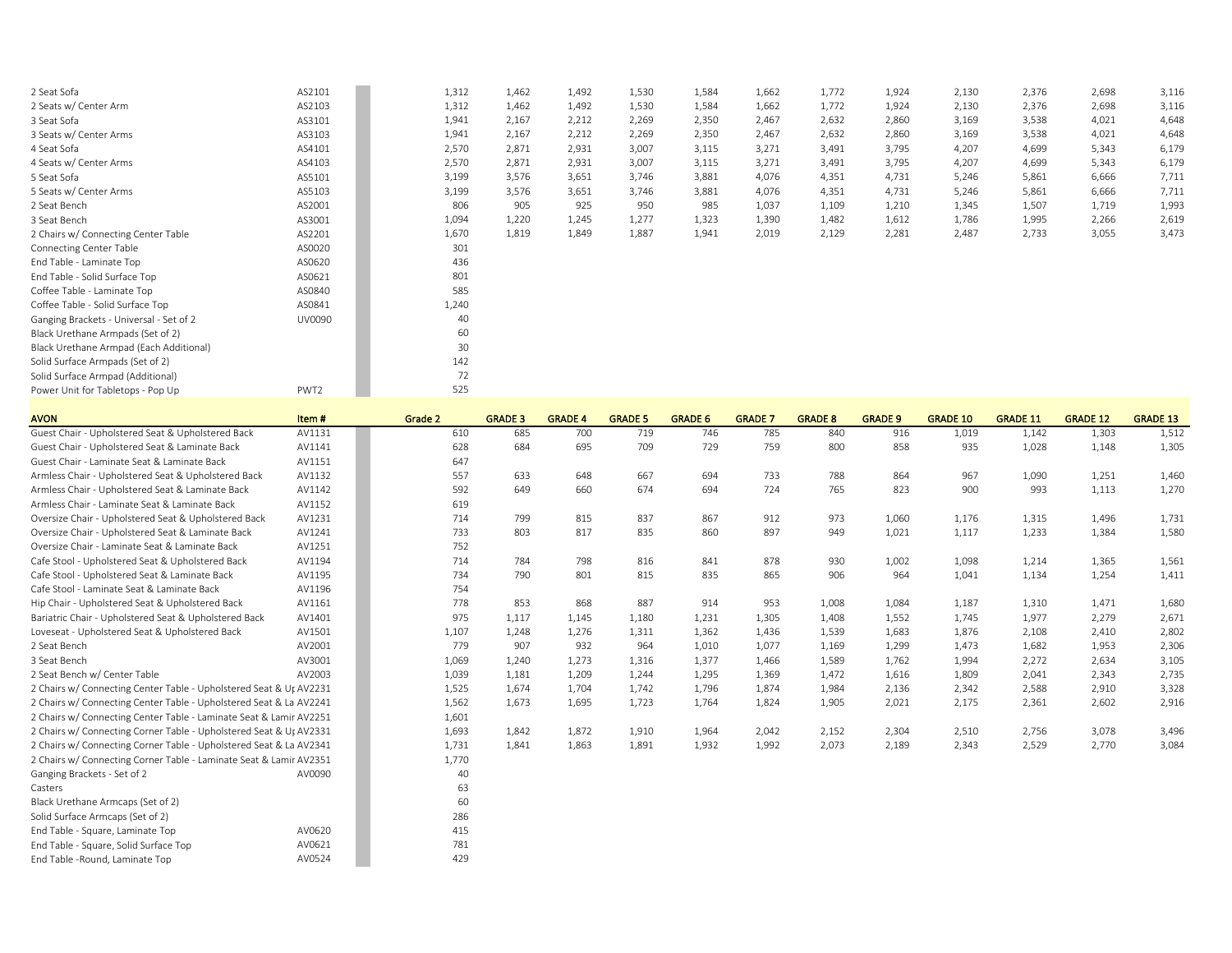| End Table - Round, Solid Surface Top          | AV0525           | 906   |
|-----------------------------------------------|------------------|-------|
| <b>Connecting Center Table</b>                | AV0020           | 305   |
| <b>Connecting Corner Table</b>                | AV0030           | 474   |
| 30" Round Table 30" Tall                      | AV5130           | 778   |
| 30" Round Table 42" Tall                      | AV5230           | 830   |
| 36" Round Table 30" Tall                      | AV5136           | 883   |
| 36" Round Table 42" Tall                      | AV5236           | 935   |
| 42" Round Table 30" Tall                      | AV5142           | 1.039 |
| 42" Round Table 42" Tall                      | AV5242           | 1,090 |
| 30" Square Table 30" Tall                     | AV6130           | 778   |
| 30" Square Table 42" Tall                     | AV6230           | 830   |
| 36" Square Table 30" Tall                     | AV6136           | 883   |
| 36" Square Table 42" Tall                     | AV6236           | 935   |
| 42" Square Table 30" Tall                     | AV6142           | 1,039 |
| 42" Square Table 42" Tall                     | AV6242           | 1,090 |
| 36x72" Oval Table 30" Tall                    | AV7172           | 1,667 |
| 36x72" Oval Table 42" Tall                    | AV7272           | 1,754 |
| 36x72" Rectangular Table 30" Tall             | AV8172           | 1,667 |
| 36x72" Rectangular Table 42" Tall             | AV8272           | 1,754 |
| Power Unit for Tabletops - Pop Up             | PWT <sub>2</sub> | 525   |
| Power / Data / USB Unit for Tabletops - Round | PWT9             | 282   |
| Table Edge - Knife Edge - 30"                 |                  | 24    |
| Table Edge - Knife Edge - 36"                 |                  | 26    |
| Table Edge - Knife Edge - 42"                 |                  | 27    |
| Table Edge - Knife Edge - 36"x72"             |                  | 42    |

| <b>CONCORD</b>                                | Item#  | Grade 2 | <b>GRADE 3</b> | <b>GRADE 4</b> | <b>GRADE 5</b> | <b>GRADE 6</b> | <b>GRADE 7</b> | <b>GRADE 8</b> | <b>GRADE 9</b> | <b>GRADE 10</b> | <b>GRADE 11</b> | <b>GRADE 12</b> | <b>GRADE 13</b> |
|-----------------------------------------------|--------|---------|----------------|----------------|----------------|----------------|----------------|----------------|----------------|-----------------|-----------------|-----------------|-----------------|
| Cafe Chair - Upholstered Seat                 | CD1190 | 379     | 415            | 422            | 431            | 443            | 462            | 488            | 524            | 572             | 630             | 705             | 803             |
| Cafe Chair - Wood Seat                        | CD1191 | 379     |                |                |                |                |                |                |                |                 |                 |                 |                 |
| Cafe Stool - Upholstered Seat                 | CD1192 | 473     | 508            | 515            | 524            | 536            | 555            | 581            | 617            | 665             | 723             | 798             | 896             |
| Cafe Stool - Wood Seat                        | CD1193 | 473     |                |                |                |                |                |                |                |                 |                 |                 |                 |
| 30" Square Table 30" Tall                     | CD6130 | 453     |                |                |                |                |                |                |                |                 |                 |                 |                 |
| 30" Square Table 42" Tall                     | CD6230 | 500     |                |                |                |                |                |                |                |                 |                 |                 |                 |
| 36" Square Table 30" Tall                     | CD6136 | 592     |                |                |                |                |                |                |                |                 |                 |                 |                 |
| 36" Square Table 42" Tall                     | CD6236 | 635     |                |                |                |                |                |                |                |                 |                 |                 |                 |
| 42" Square Table 30" Tall                     | CD6142 | 664     |                |                |                |                |                |                |                |                 |                 |                 |                 |
| 42" Square Table 42" Tall                     | CD6242 | 713     |                |                |                |                |                |                |                |                 |                 |                 |                 |
| 36x72" Oval Table 30" Tall                    | CD7172 | 1,365   |                |                |                |                |                |                |                |                 |                 |                 |                 |
| 36x72" Oval Table 42" Tall                    | CD7272 | 1,439   |                |                |                |                |                |                |                |                 |                 |                 |                 |
| 30" Round Table 30" Tall                      | CD5130 | 453     |                |                |                |                |                |                |                |                 |                 |                 |                 |
| 30" Round Table 42" Tall                      | CD5230 | 500     |                |                |                |                |                |                |                |                 |                 |                 |                 |
| 36" Round Table 30" Tall                      | CD5136 | 592     |                |                |                |                |                |                |                |                 |                 |                 |                 |
| 36" Round Table 42" Tall                      | CD5236 | 635     |                |                |                |                |                |                |                |                 |                 |                 |                 |
| 42" Round Table 30" Tall                      | CD5142 | 664     |                |                |                |                |                |                |                |                 |                 |                 |                 |
| 42" Round Table 42" Tall                      | CD5242 | 713     |                |                |                |                |                |                |                |                 |                 |                 |                 |
| Power / Data / USB Unit for Tabletops - Round | PWT9   | 282     |                |                |                |                |                |                |                |                 |                 |                 |                 |

| <b>GANSETT</b>       | Item#  | Grade 2 | <b>GRADE 3</b> | <b>GRADE 4</b> | <b>GRADE 5</b> | <b>GRADE 6</b> | <b>GRADE</b> | <b>GRADE 8</b> | <b>GRADE 9</b> | <b>GRADE 10</b> | <b>GRADE 11</b> | <b>GRADE 12</b> | <b>GRADE 13</b> |
|----------------------|--------|---------|----------------|----------------|----------------|----------------|--------------|----------------|----------------|-----------------|-----------------|-----------------|-----------------|
| Guest Chair          | GN1101 | 661     | 736            | $-$<br>751     | 770            | 797            | 836          | 891            | 967            | 1,070           | 1.193           | 1,354           | 1,563           |
| Oversize Guest Chair | GN1201 | 746     | 845            | 865            | 890            | 925            | 977          | 1,049          | 1,150          | 1,285           | 1,447           | 1,659           | 1,933           |
| Armless Guest Chair  | GN1102 | 661     | 736            | 751            | 770            | 797            | 836          | 891            | 967            | 1,070           | 1.193           | 1,354           | 1,563           |
| Bariatric Chair      | GN1401 | 1,017   | 1,159          | 1,187          | 1,222          | 1,273          | 1,347        | 1,450          | 1,594          | 1,787           | 2,019           | 2,321           | 2,713           |
| Loveseat             | GN1501 | 1,125   | 1.281          | 1,312          | 1,351          | 1.407          | 1,489        | 1.601          | 1.760          | 1,972           | 2.228           | 2,559           | 2,991           |
| Rocker               | GN1171 | 757     | 832            | 847            | 866            | 893            | 932          | 987            | 1,063          | 1,166           | 1,289           | 1,450           | 1,659           |
| 2 Seat Bench         | GN2001 | 86      | 995            | 1,020          | 1,052          | 1,098          | 1,165        | 1,257          | 1,387          | 1,561           | 1,770           | 2,041           | 2,394           |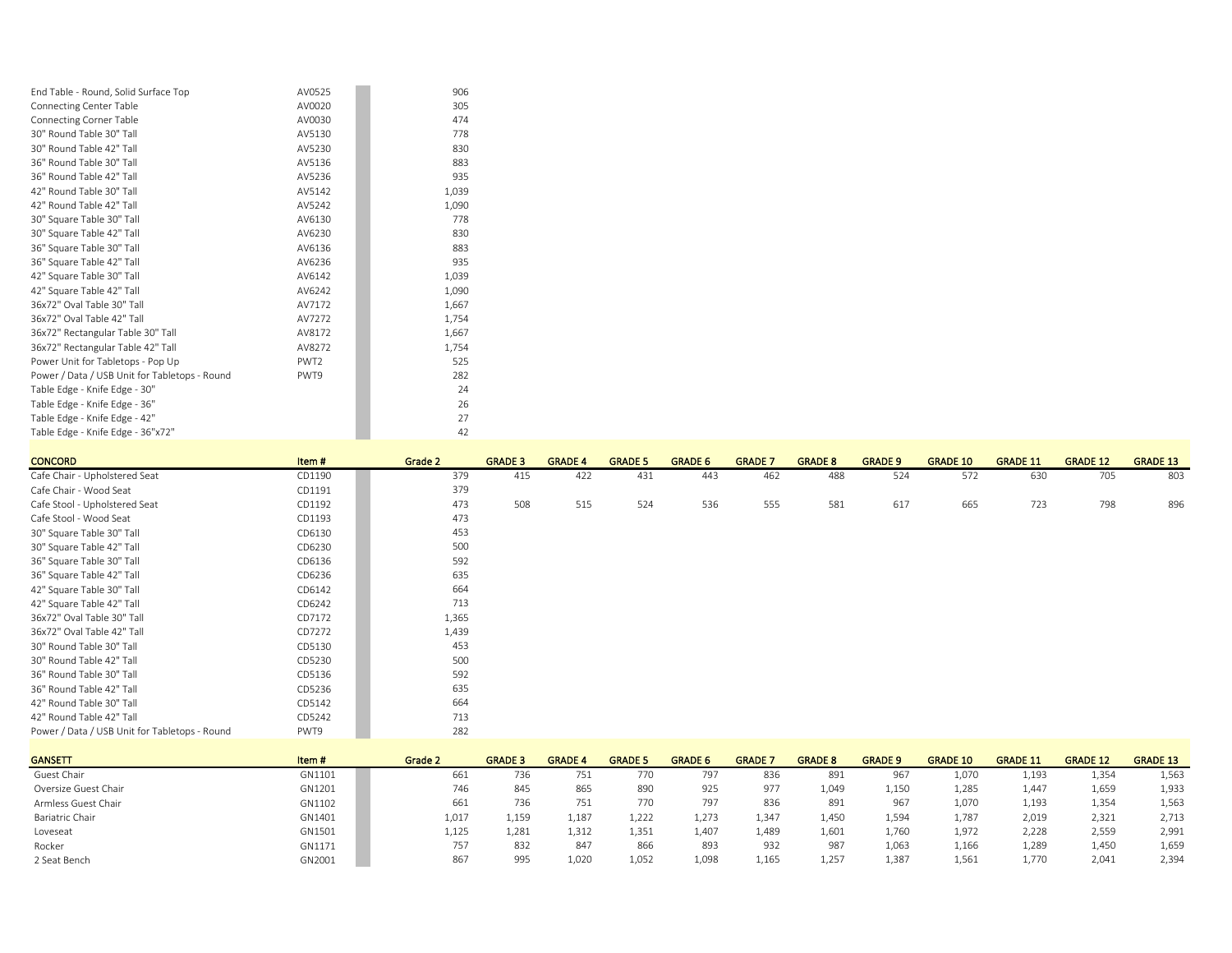| 3 Seat Bench                      | GN3001 | 1,096 | 1,266 | 1,299 | 1,342 | 1,403 | 1,492 | 1,615 | 1,788 | 2,020 | 2,298 | 2,660 | 3,131 |
|-----------------------------------|--------|-------|-------|-------|-------|-------|-------|-------|-------|-------|-------|-------|-------|
| End Table                         | GN0620 | 431   |       |       |       |       |       |       |       |       |       |       |       |
| Coffee Table                      | GN0840 | 594   |       |       |       |       |       |       |       |       |       |       |       |
| Ganging Bracket                   | GN0090 | 41    |       |       |       |       |       |       |       |       |       |       |       |
| Black Urethane Armcaps (Set of 2) |        | 60    |       |       |       |       |       |       |       |       |       |       |       |
| Solid Surface Armcaps (Set of 2)  |        | 142   |       |       |       |       |       |       |       |       |       |       |       |
| Power Unit for Tabletops - Pop Up | PWT2   | 525   |       |       |       |       |       |       |       |       |       |       |       |

| <b>LENOX STEEL</b>                      | Item#  | Grade 2 | <b>GRADE 3</b> | <b>GRADE 4</b> | <b>GRADE 5</b> | <b>GRADE 6</b> | <b>GRADE 7</b> | <b>GRADE 8</b> | <b>GRADE 9</b> | <b>GRADE 10</b> | <b>GRADE 11</b> | <b>GRADE 12</b> | <b>GRADE 13</b> |
|-----------------------------------------|--------|---------|----------------|----------------|----------------|----------------|----------------|----------------|----------------|-----------------|-----------------|-----------------|-----------------|
| Guest Chair                             | LS1101 | 533     | 604            | 618            | 636            | 661            | 698            | 750            | 822            | 918             | 1,034           | 1,185           | 1,381           |
| Oversize Guest Chair                    | LS1201 | 623     | 708            | 724            | 746            | 776            | 821            | 882            | 969            | 1,085           | 1,224           | 1,405           | 1,640           |
| Bariatric Chair                         | LS1401 | 1,080   | 1.236          | 1,267          | 1.306          | 1,362          | 1.444          | 1,556          | 1,715          | 1,927           | 2,183           | 2,514           | 2,946           |
| Armless Guest Chair                     | LS1102 | 533     | 604            | 618            | 636            | 661            | 698            | 750            | 822            | 918             | 1,034           | 1,185           | 1,381           |
| 2 Seat Sofa                             | LS2101 | 1,027   | 1,169          | 1,197          | 1,233          | 1,283          | 1,357          | 1,461          | 1,605          | 1,797           | 2,029           | 2,331           | 2,723           |
| 2 Seats w/ Center Arm                   | LS2103 | 1,027   | 1,169          | 1,197          | 1,233          | 1,283          | 1,357          | 1,461          | 1,605          | 1,797           | 2,029           | 2,331           | 2,723           |
| 3 Seat Sofa                             | LS3101 | 1,521   | 1,734          | 1,776          | 1,830          | 1,905          | 2,016          | 2,172          | 2,388          | 2,676           | 3,024           | 3,477           | 4,065           |
| 3 Seats w/ Center Arms                  | LS3103 | 1,521   | 1,734          | 1,776          | 1,830          | 1,905          | 2,016          | 2,172          | 2,388          | 2,676           | 3,024           | 3,477           | 4,065           |
| 4 Seats w/ Center Arms                  | LS4103 | 2,015   | 2,299          | 2,355          | 2,427          | 2,527          | 2,675          | 2,883          | 3,171          | 3,555           | 4,019           | 4,623           | 5,407           |
| 5 Seats w/ Center Arms                  | LS5103 | 2,508   | 2,863          | 2,933          | 3,023          | 3,148          | 3,333          | 3,593          | 3,953          | 4,433           | 5.013           | 5,768           | 6,748           |
| 2 Chairs w/ Connecting Center Table     | LS2201 | 1,369   | 1,509          | 1,537          | 1,573          | 1,623          | 1,697          | 1,801          | 1,945          | 2,137           | 2,369           | 2,671           | 3,063           |
| Hip Chair                               | LS1161 | 699     | 769            | 783            | 801            | 826            | 863            | 915            | 987            | 1,083           | 1,199           | 1,350           | 1,546           |
| Ganging Brackets - Universal - Set of 2 | UV0090 | 40      |                |                |                |                |                |                |                |                 |                 |                 |                 |
| Black Urethane Armpads (Set of 2)       |        | 60      |                |                |                |                |                |                |                |                 |                 |                 |                 |
| Black Urethane Armpad (Each Additional) |        | 30      |                |                |                |                |                |                |                |                 |                 |                 |                 |
| Solid Surface Armpads (Set of 2)        |        | 142     |                |                |                |                |                |                |                |                 |                 |                 |                 |
| Solid Surface Armpad (Additional)       |        | 72      |                |                |                |                |                |                |                |                 |                 |                 |                 |

| <b>LENOX STEEL BENCHES</b> | Item # | Grade 2 | <b>GRADE</b> | <b>GRADE</b> | <b>GRADE!</b> | <b>GRADE 6</b> | <b>GRADE</b> | <b>GRADE 8</b> | <b>GRADE 9</b> | <b>GRADE 10</b> | <b>GRADE 11</b> | <b>GRADE 12</b> | <b>GRADE 13</b> |
|----------------------------|--------|---------|--------------|--------------|---------------|----------------|--------------|----------------|----------------|-----------------|-----------------|-----------------|-----------------|
| 2 Seat Bench               | S2001  |         |              |              | 950           |                | 1.037        | .109ء          | 1,210          | 1.345           |                 | 1,719           | 1,993           |
| 3 Seat Bench               | LS3001 | 1.094   | 220          | 1.245        | 1.277         | 1.323          | 1.39C        | .482           | 1,612          | 1.786           | 1.995           | 2,266           | 2,619           |

| <b>LENOX STEEL TABLES</b>         | Item#            | Grade 2 |
|-----------------------------------|------------------|---------|
| <b>Connecting Center Table</b>    | LS0020           | 301     |
| End Table - Laminate Top          | LS0620           | 436     |
| End Table - Solid Surface Top     | LS0621           | 801     |
| Coffee Table - Laminate Top       | LS0840           | 585     |
| Coffee Table - Solid Surface Top  | LS0841           | 1,240   |
| Power Unit for Tabletops - Pop Up | PWT <sub>2</sub> | 525     |

| <b>MYSTIC GUEST</b>                 | Item#  | Grade 2 | <b>GRADE 3</b> | <b>GRADE 4</b> | <b>GRADE 5</b> | <b>GRADE 6</b> | <b>GRADE 7</b> | <b>GRADE 8</b> | <b>GRADE 9</b> | <b>GRADE 10</b> | <b>GRADE 11</b> | <b>GRADE 12</b> | <b>GRADE 13</b> |
|-------------------------------------|--------|---------|----------------|----------------|----------------|----------------|----------------|----------------|----------------|-----------------|-----------------|-----------------|-----------------|
| Guest Chair                         | MG1101 | 591     | 667            | 682            | 701            | 728            | 767            | 822            | 898            | 1,001           | 1,124           | 1,285           | 1,494           |
| Oversize Guest Chair                | MG1201 | 683     | 782            | 802            | 827            | 862            | 914            | 986            | 1,087          | 1,222           | 1,384           | 1,596           | 1,870           |
| Bariatric Chair                     | MG1401 | 928     | 1,084          | 1,115          | 1,154          | 1,210          | 1,292          | 1,404          | 1,563          | 1,775           | 2,031           | 2,362           | 2,794           |
| Armless Guest Chair                 | MG1102 | 557     | 633            | 648            | 667            | 694            | 733            | 788            | 864            | 967             | 1,090           | 1,251           | 1,460           |
| 2 Seat Sofa                         | MG2101 | 1,134   | 1,285          | 1,315          | 1.353          | 1.407          | 1.485          | 1,595          | 1,747          | 1,953           | 2.199           | 2,521           | 2,939           |
| 2 Seat Sofa - Armless               | MG2102 | 1,100   | 1,251          | 1,281          | 1,319          | 1,373          | 1,451          | 1,561          | 1,713          | 1,919           | 2,165           | 2,487           | 2,905           |
| 2 Seats w/ Center Arm               | MG2103 | 1,167   | 1,319          | 1,349          | 1,387          | 1,441          | 1,519          | 1,629          | 1,781          | 1,987           | 2,233           | 2,555           | 2,973           |
| 3 Seat Sofa                         | MG3101 | 1,677   | 1,904          | 1,949          | 2,006          | 2.087          | 2.204          | 2,369          | 2,597          | 2,906           | 3,275           | 3,758           | 4,385           |
| 3 Seats w/ Center Arms              | MG3103 | 1,745   | 1,971          | 2,016          | 2,073          | 2,154          | 2,271          | 2,436          | 2,664          | 2,973           | 3,342           | 3,825           | 4,452           |
| 4 Seat Sofa                         | MG4101 | 2,220   | 2,523          | 2,583          | 2,659          | 2.767          | 2.923          | 3,143          | 3,447          | 3,859           | 4.351           | 4,995           | 5,831           |
| 4 Seats w/ Center Arms              | MG4103 | 2.321   | 2,623          | 2,683          | 2,759          | 2.867          | 3.023          | 3,243          | 3,547          | 3,959           | 4.451           | 5,095           | 5,931           |
| 5 Seat Sofa                         | MG5101 | 2,763   | 3,142          | 3.217          | 3,312          | 3.447          | 3.642          | 3,917          | 4,297          | 4,812           | 5.427           | 6,232           | 7,277           |
| 5 Seats w/ Center Arms              | MG5103 | 2,897   | 3,275          | 3,350          | 3.445          | 3.580          | 3.775          | 4,050          | 4.430          | 4,945           | 5,560           | 6,365           | 7,410           |
| 2 Chairs w/ Connecting Center Table | MG2201 | 1,478   | 1,628          | 1,658          | 1,696          | 1,750          | 1,828          | 1,938          | 2,090          | 2,296           | 2,542           | 2,864           | 3,282           |
|                                     |        |         |                |                |                |                |                |                |                |                 |                 |                 |                 |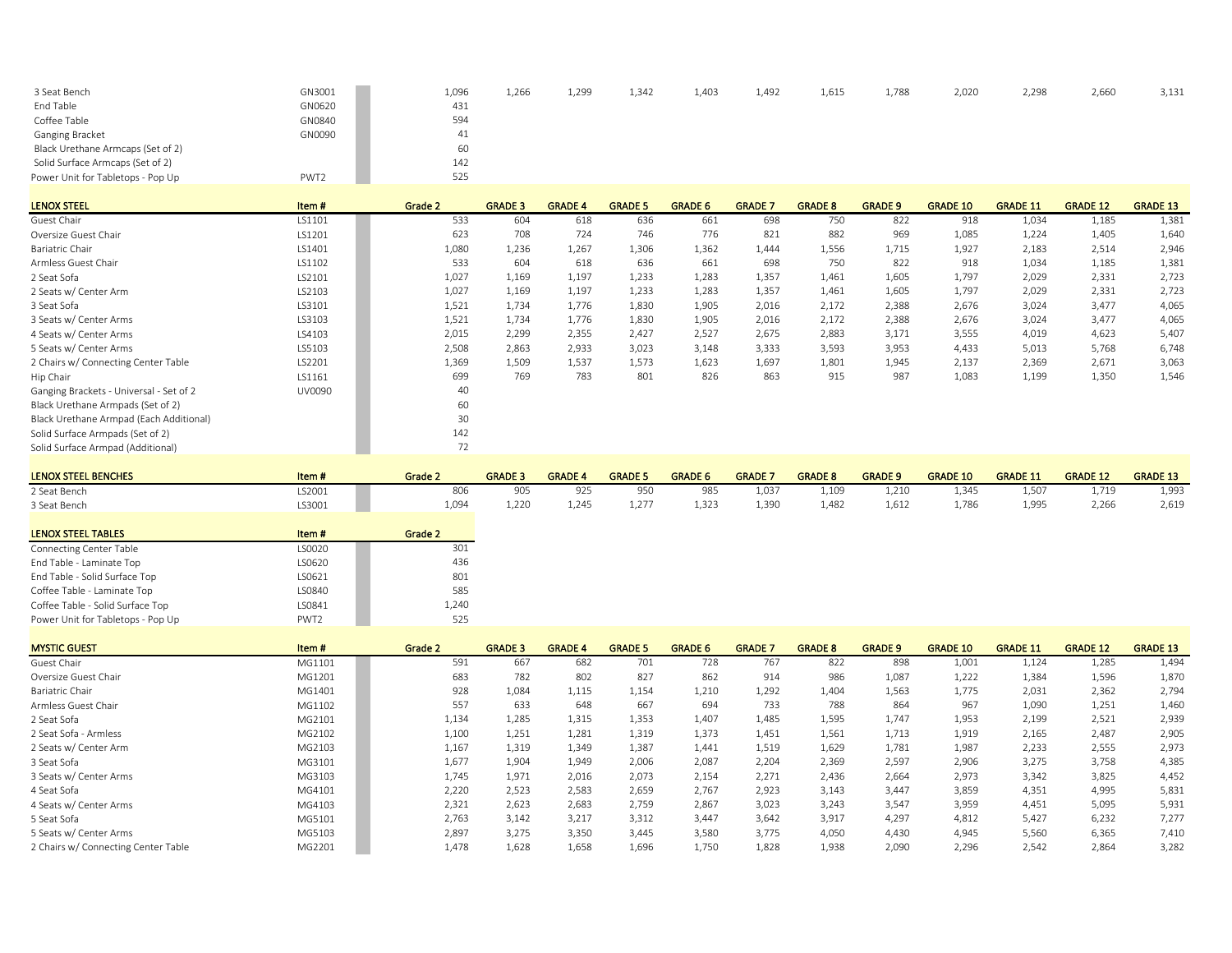| 2 Chairs w/ Connecting Corner Table      | MG2301 | 1,649 | 1.799 | 1,829 | 1,867 | 1,921 | 1,999 | 2,109 | 2,261 | 2,467 | 2,713 | 3,035 | 3,453 |
|------------------------------------------|--------|-------|-------|-------|-------|-------|-------|-------|-------|-------|-------|-------|-------|
| Ganging Brackets - Set of 2              | MG0090 | 40    |       |       |       |       |       |       |       |       |       |       |       |
| Black Urethane Armcaps (Set of 2)        |        | 58    |       |       |       |       |       |       |       |       |       |       |       |
| Black Urethane Armcaps (Each Additional) |        | 28    |       |       |       |       |       |       |       |       |       |       |       |
| Solid Surface Armpads (Set of 2)         |        | 382   |       |       |       |       |       |       |       |       |       |       |       |
| Solid Surface Armpad (Additional)        |        | 191   |       |       |       |       |       |       |       |       |       |       |       |
| Casters                                  |        | 60    |       |       |       |       |       |       |       |       |       |       |       |

| <b>MYSTIC GUEST SPLIT BACK</b>           | Item#  | Grade 2 | <b>GRADE 3</b> | <b>GRADE 4</b> | <b>GRADE 5</b> | <b>GRADE 6</b> | <b>GRADE 7</b> | <b>GRADE 8</b> | <b>GRADE 9</b> | <b>GRADE 10</b> | <b>GRADE 11</b> | <b>GRADE 12</b> | <b>GRADE 13</b> |
|------------------------------------------|--------|---------|----------------|----------------|----------------|----------------|----------------|----------------|----------------|-----------------|-----------------|-----------------|-----------------|
| Guest Chair                              | MG1121 | 658     | 750            | 768            | 791            | 824            | 873            | 939            | 1,033          | 1,158           | 1,309           | 1,505           | 1,760           |
| Oversize Guest Chair                     | MG1221 | 752     | 866            | 888            | 916            | 957            | 1,017          | 1,098          | 1,214          | 1,368           | 1,554           | 1,795           | 2,109           |
| Bariatric Chair                          | MG1421 | 990     | 1,175          | 1,211          | 1,258          | 1,324          | 1,421          | 1,553          | 1,741          | 1,992           | 2,294           | 2,686           | 3,196           |
| Armless Guest Chair                      | MG1122 | 626     | 718            | 736            | 759            | 792            | 841            | 907            | 1,001          | 1,126           | 1,277           | 1,473           | 1,728           |
| 2 Seat Sofa                              | MG2121 | 1,270   | 1,454          | 1,490          | 1,536          | 1,602          | 1,700          | 1,832          | 2,020          | 2,270           | 2,572           | 2,964           | 3,474           |
| 2 Seat Sofa - Armless                    | MG2122 | 1,238   | 1,423          | 1,459          | 1,505          | 1,571          | 1,669          | 1,801          | 1,989          | 2,239           | 2,541           | 2,933           | 3,443           |
| 2 Seats w/ Center Arm                    | MG2123 | 1,300   | 1,485          | 1,521          | 1,567          | 1,633          | 1,731          | 1,863          | 2,051          | 2,301           | 2,603           | 2,995           | 3,505           |
| 3 Seat Sofa                              | MG3121 | 1,883   | 2,160          | 2,214          | 2,283          | 2,382          | 2,529          | 2,727          | 3,009          | 3,384           | 3.837           | 4,425           | 5,190           |
| 3 Seats w/ Center Arms                   | MG3123 | 1,944   | 2,221          | 2,275          | 2,344          | 2,443          | 2,590          | 2,788          | 3,070          | 3,445           | 3,898           | 4,486           | 5,251           |
| 4 Seat Sofa                              | MG4121 | 2,494   | 2,864          | 2,936          | 3,028          | 3,160          | 3,356          | 3,620          | 3,996          | 4,496           | 5,100           | 5,884           | 6,904           |
| 4 Seats w/ Center Arms                   | MG4123 | 2,587   | 2,956          | 3,028          | 3,120          | 3,252          | 3,448          | 3,712          | 4,088          | 4,588           | 5,192           | 5,976           | 6,996           |
| 5 Seat Sofa                              | MG5121 | 3,107   | 3,569          | 3,659          | 3,774          | 3,939          | 4,184          | 4,514          | 4,984          | 5,609           | 6,364           | 7,344           | 8,619           |
| 5 Seats w/ Center Arms                   | MG5123 | 3,231   | 3,692          | 3,782          | 3,897          | 4,062          | 4,307          | 4,637          | 5,107          | 5,732           | 6,487           | 7,467           | 8,742           |
| 2 Chairs w/ Connecting Center Table      | MG2221 | 1,613   | 1,796          | 1,832          | 1,878          | 1,944          | 2,042          | 2,174          | 2,362          | 2,612           | 2,914           | 3,306           | 3,816           |
| 2 Chairs w/ Connecting Corner Table      | MG2321 | 1,783   | 1,966          | 2,002          | 2,048          | 2,114          | 2,212          | 2,344          | 2,532          | 2,782           | 3,084           | 3,476           | 3,986           |
| Ganging Brackets - Set of 2              | MG0090 | 40      |                |                |                |                |                |                |                |                 |                 |                 |                 |
| Black Urethane Armcaps (Set of 2)        |        | 58      |                |                |                |                |                |                |                |                 |                 |                 |                 |
| Black Urethane Armcaps (Each Additional) |        | 28      |                |                |                |                |                |                |                |                 |                 |                 |                 |
| Solid Surface Armpads (Set of 2)         |        | 382     |                |                |                |                |                |                |                |                 |                 |                 |                 |
| Solid Surface Armpad (Additional)        |        | 191     |                |                |                |                |                |                |                |                 |                 |                 |                 |
| Casters                                  |        | 60      |                |                |                |                |                |                |                |                 |                 |                 |                 |

| <b>MYSTIC BENCHES</b> | Item#  | Grade 2 | <b>GRADE 3</b> | <b>GRADE 4</b> | <b>GRADE 5</b> | <b>GRADE 6</b> | <b>GRADE</b> | <b>GRADE 8</b> | <b>GRADE 9</b> | <b>GRADE 10</b> | <b>GRADE 11</b> | <b>GRADE 12</b> | <b>GRADE 13</b> |
|-----------------------|--------|---------|----------------|----------------|----------------|----------------|--------------|----------------|----------------|-----------------|-----------------|-----------------|-----------------|
| 1 Seat Bench          | MG1001 | 429     | 48             | 498            | 512            | 532            | 562          | 603            | 661            | 738             | 831             | 951             | 1,108           |
| Scooter               | MG1002 | 493     | 550            | 561            |                | 595            | 625          | 666            | 724            | 801             | 894             | 1.014           | 1,171           |
| 2 Seat Bench          | MG2001 | 665     | 750            | 766            | 788            | 818            | 863          | 924            | 1,011          | $1,12^{-}$      | .,266           | 1,447           | 1,682           |
| 3 Seat Bench          | MG3001 | 923     | 1.050          | 1.075          | 1,107          | 1.153          | 1,220        | 1,312          | 1.442          | 1,616           | 1,825           | 2,096           | 2.449           |

| <b>MYSTIC TABLES</b>                          | Item#  | Grade 2 |
|-----------------------------------------------|--------|---------|
| End Table - Laminate Top                      | MG0620 | 408     |
| End Table - Solid Surface Top                 | MG0621 | 773     |
| Coffee Table - Laminate Top                   | MG0840 | 570     |
| Coffee Table - Solid Surface Top              | MG0841 | 1,224   |
| Sofa Table                                    | MG0860 | 789     |
| <b>Connecting Center Table</b>                | MG0020 | 295     |
| <b>Connecting Corner Table</b>                | MG0030 | 465     |
| Power / Data / USB Unit for Tabletops - Round | PWT9   | 282     |

| <b>NEWPORT</b>       | Item#  | Grade 2 | <b>GRADE 3</b> | <b>GRADE 4</b> | <b>GRADE 5</b> | <b>GRADE 6</b> | <b>GRADE</b> / | <b>GRADE 8</b> | <b>GRADE 9</b> | <b>GRADE 10</b> | <b>GRADE 11</b> | <b>GRADE 12</b> | <b>GRADE 13</b> |
|----------------------|--------|---------|----------------|----------------|----------------|----------------|----------------|----------------|----------------|-----------------|-----------------|-----------------|-----------------|
| Guest Chair          | NP1101 | 578     | 653            | 668            | 68             | 714            | 753            | 808            | 884            | 98              | 1,110           | 1,271           | 1,480           |
| Hip Chair - Guest    | NP1161 | 739     | 814            | 829            | 848            | 875            | 914            | 969            | 1,045          | 1,148           | 1,271           | 1,432           | 1,641           |
| Oversize Guest Chair | NP1201 | 668     | 767            | 787            | 812            | 847            | 899            | 971            | 1.072          | 1,207           | 1.369           | 1,581           | 1,855           |
| Hip Chair - Oversize | NP1261 | 831     | 929            | 949            | 974            | 1,009          | 1,061          | 1,133          | 1,234          | 1,369           | 1,531           | 1,743           | 2,017           |
| Bariatric Chair      | NP1401 | 937     | 1,079          | 1,107          | 1,142          | 1,193          | 1,267          | 1,370          | 1,514          | 1,707           | 1,939           | 2,241           | 2,633           |
| Loveseat             | NP1501 | 1,094   | 1,249          | 1,280          | 1,319          | 1,375          | 1,457          | 1,569          | 1,728          | 1,940           | 2,196           | 2,527           | 2,959           |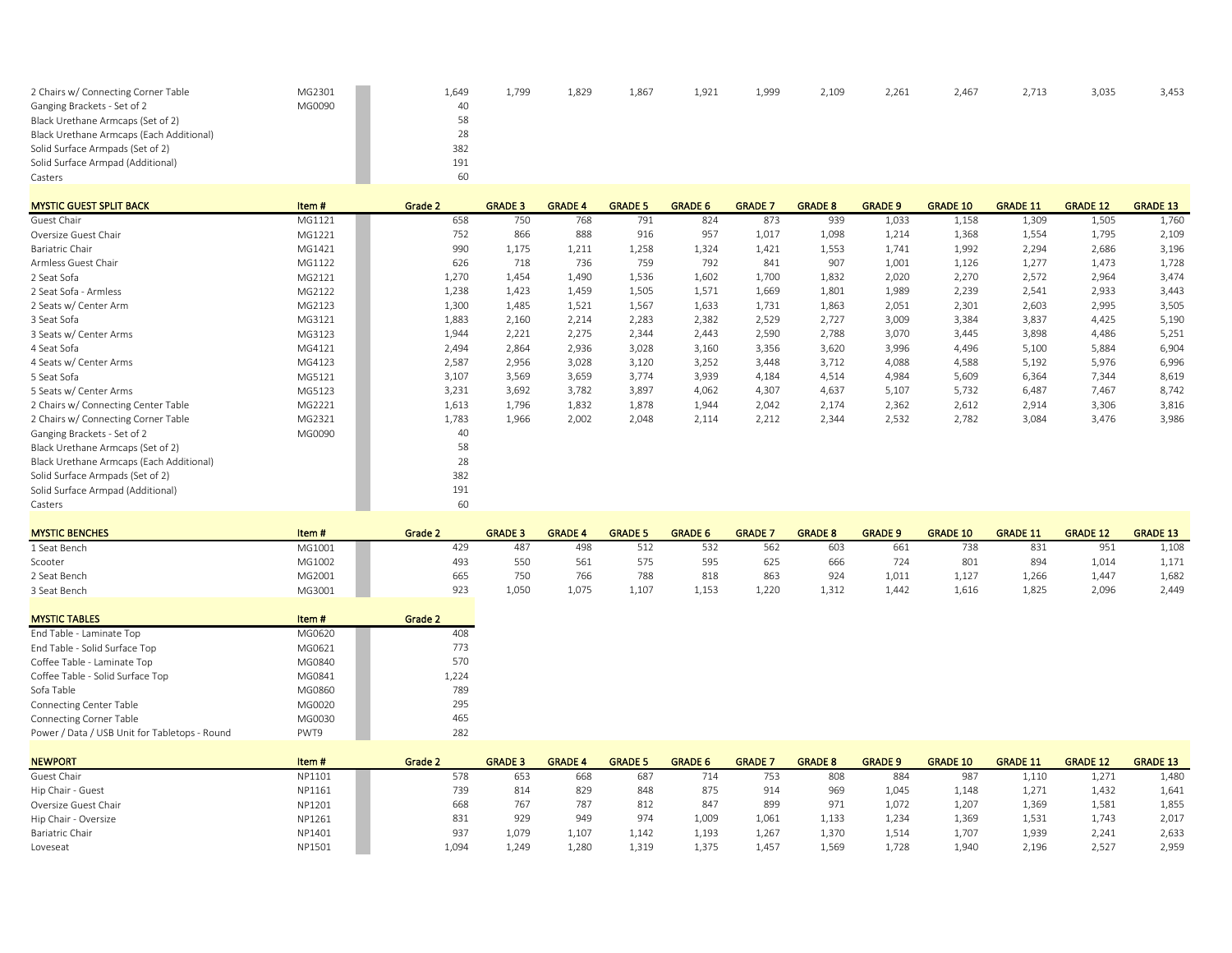| 2 Chairs w/ Connecting Center Table | NP2201 | 1,463 | 1,613 | 1,643 | 1,681 | 1,735 | 1,813 | 1,923 | 2,075 | 2,281 | 2,527 | 2,849 | 3,267 |
|-------------------------------------|--------|-------|-------|-------|-------|-------|-------|-------|-------|-------|-------|-------|-------|
| 2 Chairs w/ Connecting Corner Table | NP2301 | 1,632 | 1,781 | 1,811 | 1,849 | 1,903 | 1,981 | 2,091 | 2,243 | 2,449 | 2,695 | 3,017 | 3,435 |
| 2 Seat Bench                        | NP2001 | 761   | 860   | 880   | 905   | 940   | 992   | 1,064 | 1,165 | 1,300 | 1,462 | 1,674 | 1,948 |
| 3 Seat Bench                        | NP3001 | 1,029 | 1,156 | 1,181 | 1,213 | 1,259 | 1,326 | 1,418 | 1,548 | 1,722 | 1,931 | 2,202 | 2,555 |
| End Table - Laminate Top            | NP0620 | 444   |       |       |       |       |       |       |       |       |       |       |       |
| End Table - Solid Surface Top       | NP0621 | 809   |       |       |       |       |       |       |       |       |       |       |       |
| Coffee Table - Laminate Top         | NP0840 | 606   |       |       |       |       |       |       |       |       |       |       |       |
| Coffee Table - Solid Surface Top    | NP0841 | 1,259 |       |       |       |       |       |       |       |       |       |       |       |
| Connecting Center Table             | NP0020 | 305   |       |       |       |       |       |       |       |       |       |       |       |
| <b>Connecting Corner Table</b>      | NP0030 | 474   |       |       |       |       |       |       |       |       |       |       |       |
| Ganging Brackets - Set of 2         | NP0090 | 41    |       |       |       |       |       |       |       |       |       |       |       |
| Black Urethane Armpads (Set of 2)   |        | 60    |       |       |       |       |       |       |       |       |       |       |       |
| Solid Surface Armpads (Set of 2)    |        | 195   |       |       |       |       |       |       |       |       |       |       |       |
| Power Unit for Tabletops - Pop Up   | PWT2   | 525   |       |       |       |       |       |       |       |       |       |       |       |
|                                     |        |       |       |       |       |       |       |       |       |       |       |       |       |

#### **HERITAGE**

| <b>CLASSIC ROUND BACK</b>           | Item#  | Grade 2 | <b>GRADE 3</b> | <b>GRADE 4</b> | <b>GRADE 5</b> | <b>GRADE 6</b> | <b>GRADE 7</b> | <b>GRADE 8</b> | <b>GRADE 9</b> | <b>GRADE 10</b> | <b>GRADE 11</b> | <b>GRADE 12</b> | <b>GRADE 13</b> |
|-------------------------------------|--------|---------|----------------|----------------|----------------|----------------|----------------|----------------|----------------|-----------------|-----------------|-----------------|-----------------|
| Guest Chair                         | CL1136 | 594     | 665            | 679            | 697            | 722            | 759            | 811            | 883            | 979             | 1.095           | 1.246           | 1,442           |
| Armless Guest Chair                 | CL1137 | 594     | 665            | 679            | 697            | 722            | 759            | 811            | 883            | 979             | 1,095           | 1,246           | 1,442           |
| 2 Seat Sofa                         | CL2301 | 1,149   | 1,290          | 1,318          | 1,354          | 1,404          | 1,478          | 1,582          | 1,726          | 1,918           | 2,150           | 2.452           | 2,844           |
| 2 Seats w/ Center Arm               | CL2303 | 1,149   | 1,290          | 1,318          | 1,354          | 1,404          | 1,478          | 1,582          | 1,726          | 1,918           | 2,150           | 2,452           | 2,844           |
| 3 Seat Sofa                         | CL3301 | 1,703   | 1,915          | 1,957          | 2,011          | 2,086          | 2,197          | 2,353          | 2,569          | 2,857           | 3,205           | 3,658           | 4,246           |
| 3 Seats w/ Center Arms              | CL3303 | 1,703   | 1.915          | 1.957          | 2,011          | 2,086          | 2,197          | 2,353          | 2,569          | 2,857           | 3,205           | 3,658           | 4,246           |
| 4 Seat Sofa                         | CL4301 | 2,255   | 2,538          | 2,594          | 2,666          | 2,766          | 2,914          | 3,122          | 3,410          | 3,794           | 4,258           | 4,862           | 5,646           |
| 4 Seats w/ Center Arms              | CL4303 | 2,255   | 2,538          | 2,594          | 2,666          | 2,766          | 2,914          | 3,122          | 3,410          | 3,794           | 4,258           | 4,862           | 5,646           |
| 5 Seat Sofa                         | CL5301 | 2,809   | 3,162          | 3,232          | 3,322          | 3.447          | 3,632          | 3,892          | 4,252          | 4,732           | 5,312           | 6,067           | 7,047           |
| 5 Seats w/ Center Arms              | CL5303 | 2,809   | 3,162          | 3,232          | 3,322          | 3.447          | 3,632          | 3,892          | 4,252          | 4,732           | 5,312           | 6,067           | 7,047           |
| 2 Chairs w/ Connecting Center Table | CL2313 | 1,415   | 1.555          | 1,583          | 1,619          | 1.669          | 1.743          | 1.847          | 1,991          | 2,183           | 2,415           | 2.717           | 3,109           |
| 2 Chairs w/ Connecting Corner Table | CL2323 | 1,559   | 1,699          | 1,727          | 1,763          | 1,813          | 1,887          | 1,991          | 2,135          | 2,327           | 2,559           | 2,861           | 3,253           |
| Casters (Guest Chair Only)          |        | 37      |                |                |                |                |                |                |                |                 |                 |                 |                 |

| <b>CLASSIC FULL BACK</b>            | Item#  | Grade 2 | <b>GRADE 3</b> | <b>GRADE 4</b> | <b>GRADE 5</b> | <b>GRADE 6</b> | <b>GRADE 7</b> | <b>GRADE 8</b> | <b>GRADE 9</b> | <b>GRADE 10</b> | <b>GRADE 11</b> | <b>GRADE 12</b> | <b>GRADE 13</b> |
|-------------------------------------|--------|---------|----------------|----------------|----------------|----------------|----------------|----------------|----------------|-----------------|-----------------|-----------------|-----------------|
| Guest Chair                         | CL1146 | 560     | 631            | 645            | 663            | 688            | 725            | 777            | 849            | 945             | 1.061           | 1,212           | 1,408           |
| Armless Guest Chair                 | CL1147 | 560     | 631            | 645            | 663            | 688            | 725            | 777            | 849            | 945             | 1,061           | 1,212           | 1,408           |
| 2 Seat Sofa                         | CL2401 | 1,076   | 1,218          | 1.246          | 1,282          | 1,332          | 1.406          | 1,510          | 1,654          | 1,846           | 2.078           | 2.380           | 2,772           |
| 2 Seats w/ Center Arm               | CL2403 | 1,076   | 1,218          | 1,246          | 1,282          | 1,332          | 1.406          | 1,510          | 1,654          | 1,846           | 2,078           | 2,380           | 2,772           |
| 3 Seat Sofa                         | CL3401 | 1,592   | 1,805          | 1,847          | 1,901          | 1,976          | 2,087          | 2,243          | 2,459          | 2,747           | 3,095           | 3,548           | 4,136           |
| 3 Seats w/ Center Arms              | CL3403 | 1,592   | 1,805          | 1.847          | 1,901          | 1.976          | 2.087          | 2,243          | 2,459          | 2,747           | 3,095           | 3,548           | 4,136           |
| 4 Seat Sofa                         | CL4401 | 2,108   | 2.391          | 2.447          | 2,519          | 2.619          | 2.767          | 2,975          | 3,263          | 3,647           | 4,111           | 4,715           | 5,499           |
| 4 Seats w/ Center Arms              | CL4403 | 2,108   | 2,391          | 2.447          | 2,519          | 2,619          | 2,767          | 2,975          | 3,263          | 3,647           | 4,111           | 4,715           | 5,499           |
| 5 Seat Sofa                         | CL5401 | 2,624   | 2.978          | 3,048          | 3,138          | 3,263          | 3,448          | 3,708          | 4,068          | 4,548           | 5,128           | 5,883           | 6,863           |
| 5 Seats w/ Center Arms              | CL5403 | 2.624   | 2.978          | 3.048          | 3,138          | 3,263          | 3.448          | 3.708          | 4,068          | 4,548           | 5.128           | 5.883           | 6,863           |
| 2 Chairs w/ Connecting Center Table | CL2413 | 1,348   | 1.489          | 1,517          | 1,553          | 1,603          | 1,677          | 1,781          | 1,925          | 2,117           | 2,349           | 2,651           | 3,043           |
| 2 Chairs w/ Connecting Corner Table | CL2423 | 1,493   | 1,633          | 1,661          | 1,697          | 1,747          | 1,821          | 1,925          | 2,069          | 2,261           | 2,493           | 2,795           | 3,187           |
| Casters (Guest Chair Only)          |        |         |                |                |                |                |                |                |                |                 |                 |                 |                 |

| <b>CLASSIC OPEN BACK</b> | Item#  | Grade 2 | <b>GRADE 3</b> | <b>GRADE 4</b> | <b>GRADE 5</b> | <b>GRADE 6</b> | <b>GRADE</b> | <b>GRADE 8</b> | <b>GRADE 9</b> | <b>GRADE 10</b> | <b>GRADE 11</b> | <b>GRADE 12</b> | <b>GRADE 13</b> |
|--------------------------|--------|---------|----------------|----------------|----------------|----------------|--------------|----------------|----------------|-----------------|-----------------|-----------------|-----------------|
| Guest Chair              | CL1156 |         | 604            | 615            | 629            | 649            | 679          | 720            | 778            | 855             | 948             | 1,068           | 1,225           |
| Armless Guest Chair      | CL1157 | 547     | 604            | 615            | 629            | 649            | 679          | 720            | 778            | 855             | 948             | 1,068           | 1,225           |
| 2 Seat Sofa              | CL2501 | 1.048   | 1.161          | 1.183          | 1,211          | 1.251          | 1,311        | 1.393          | 1,509          | 1,663           | 1.849           | 2.089           | 2,403           |
| 2 Seats w/ Center Arm    | CL2503 | 1.048   | 1.161          | 1.183          | 1,211          | 1.251          | 1,311        | 1.393          | 1,509          | 1,663           | 1.84°           | 2,089           | 2,403           |
| 3 Seat Sofa              | CL3501 | 1.547   | 1.718          | 1,751          | 1.793          | 1.853          | 1,943        | 2.066          | 2,240          | 2,471           | 2.750           | 3,110           | 3,581           |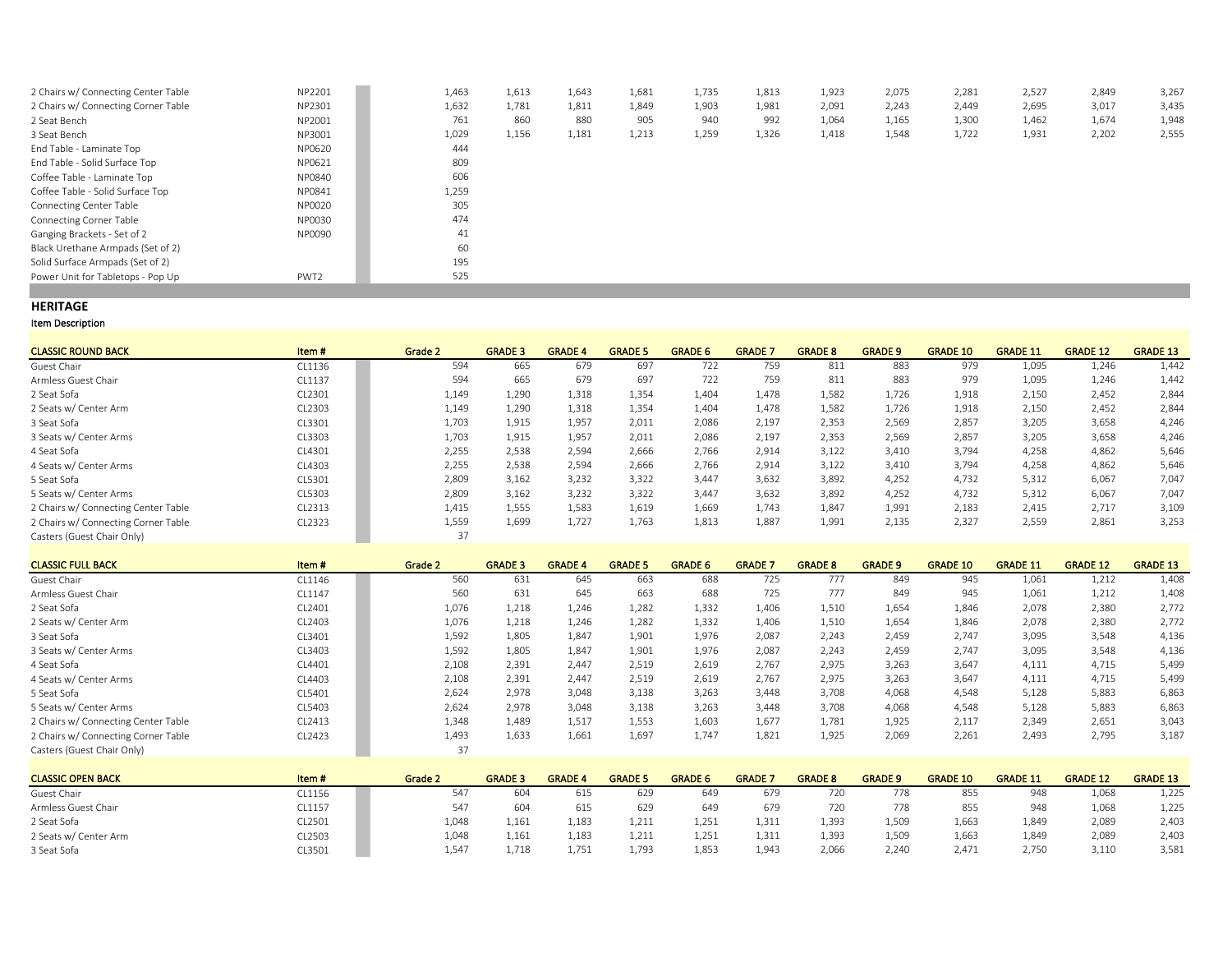| 3 Seats w/ Center Arms              | CL3503 | 1,547 | 1.718 | 1,751 | 1,793 | 1,853 | 1,943 | 2,066 | 2,240 | 2,471 | 2.750 | 3,110 | 3,581 |
|-------------------------------------|--------|-------|-------|-------|-------|-------|-------|-------|-------|-------|-------|-------|-------|
| 4 Seat Sofa                         | CL4501 | 2,047 | 2,274 | 2,318 | 2,374 | 2,454 | 2,574 | 2,738 | 2,970 | 3,278 | 3,650 | 4,130 | 4,758 |
| 4 Seats w/ Center Arms              | CL4503 | 2,047 | 2,274 | 2,318 | 2.374 | 2,454 | 2,574 | 2,738 | 2,970 | 3,278 | 3,650 | 4,130 | 4,758 |
| 5 Seat Sofa                         | CL5501 | 2,547 | 2.832 | 2,887 | 2,957 | 3,057 | 3,207 | 3,412 | 3,702 | 4,087 | 4,552 | 5,152 | 5,937 |
| 5 Seats w/ Center Arms              | CL5503 | 2,547 | 2,832 | 2,887 | 2,957 | 3,057 | 3,207 | 3,412 | 3,702 | 4,087 | 4,552 | 5,152 | 5,937 |
| 2 Chairs w/ Connecting Center Table | CL2513 | 1,320 | 1,432 | 1,454 | 1,482 | 1,522 | 1,582 | 1,664 | 1,780 | 1,934 | 2,120 | 2,360 | 2,674 |
| 2 Chairs w/ Connecting Corner Table | CL2523 | 1,465 | 1,577 | 1,599 | 1,627 | 1,667 | 1,727 | 1,809 | 1,925 | 2,079 | 2.265 | 2,505 | 2,819 |
| Casters (Guest Chair Only)          |        |       |       |       |       |       |       |       |       |       |       |       |       |
|                                     |        |       |       |       |       |       |       |       |       |       |       |       |       |

| <b>CLASSIC BENCHES</b> | Item#  | Grade 2 | <b>GRADE 3</b> | <b>GRADE 4</b> | <b>GRADE 5</b> | <b>GRADE 6</b> | <b>GRADE</b> . | <b>GRADE 8</b> | <b>GRADE 9</b> | <b>GRADE 10</b> | <b>GRADE 11</b> | <b>GRADE 12</b> | <b>GRADE 13</b> |
|------------------------|--------|---------|----------------|----------------|----------------|----------------|----------------|----------------|----------------|-----------------|-----------------|-----------------|-----------------|
| L Seat Bench           | CL1001 |         | 429            | 440            | 454            | 474            | 504            | 545            | 603            | 68C             | 773             | 893             | 1,050           |
| 2 Seat Bench           | CL2001 | 709     | 824            | 846            | 874            | 914            | 974            | 1,056          | 1,172          | 1,326           | 1,512           | 1,752           | 2,066           |
| 3 Seat Bench           | CL3001 | 1,047   | 1,219          | 1,252          | 1,294          | 1,354          | 1,440          | 1,567          | 1,741          | 1,977           | 2,251           | 2,611           | 3,082           |
| 4 Seat Bench           | CL4001 | 1,384   | 1.615          | 1,659          | 1,715          | 1,795          | 1,915          | 2.079          | 2,311          | 2,619           | 2.991           | 3.471           | 4,099           |
| 5 Seat Bench           | CL5001 | 1,722   | 2,010          | 2.065          | 2,135          | 2,235          | 2,385          | 2,590          | 2,880          | 3,265           | 3.730           | 4,330           | 5,115           |

|                                |        | - - -   |
|--------------------------------|--------|---------|
|                                |        |         |
| <b>CLASSIC TABLES</b>          | Item#  | Grade 2 |
| End Table                      | CL0620 | 424     |
| Corner Table                   | CL0624 | 493     |
| Coffee Table                   | CL0840 | 555     |
| <b>Connecting Center Table</b> | CL0020 | 225     |
| <b>Connecting Corner Table</b> | CL0030 | 369     |

| <b>CONTOUR ROUND BACK</b>           | Item#  | Grade 2 | <b>GRADE 3</b> | <b>GRADE 4</b> | <b>GRADE 5</b> | <b>GRADE 6</b> | <b>GRADE 7</b> | <b>GRADE 8</b> | <b>GRADE 9</b> | <b>GRADE 10</b> | <b>GRADE 11</b> | <b>GRADE 12</b> | <b>GRADE 13</b> |
|-------------------------------------|--------|---------|----------------|----------------|----------------|----------------|----------------|----------------|----------------|-----------------|-----------------|-----------------|-----------------|
| Guest Chair                         | CR1136 | 635     | 705            | 719            | 737            | 762            | 799            | 851            | 923            | 1,019           | 1,135           | 1,286           | 1,482           |
| Armless Guest Chair                 | CR1137 | 635     | 705            | 719            | 737            | 762            | 799            | 851            | 923            | 1,019           | 1,135           | 1,286           | 1,482           |
| 2 Seat Sofa                         | CR2301 | 1,218   | 1,359          | 1,387          | 1.423          | 1,473          | 1,547          | 1,651          | 1,795          | 1,987           | 2,219           | 2,521           | 2,913           |
| 2 Seats w/ Center Arm               | CR2303 | 1,218   | 1,359          | 1,387          | 1,423          | 1,473          | 1,547          | 1,651          | 1,795          | 1,987           | 2,219           | 2,521           | 2,913           |
| 3 Seat Sofa                         | CR3301 | 1,803   | 2,015          | 2.057          | 2,111          | 2,186          | 2.297          | 2,453          | 2,669          | 2,957           | 3,305           | 3,758           | 4,346           |
| 3 Seats w/ Center Arms              | CR3303 | 1,803   | 2,015          | 2.057          | 2,111          | 2,186          | 2,297          | 2,453          | 2,669          | 2,957           | 3,305           | 3,758           | 4,346           |
| 4 Seat Sofa                         | CR4301 | 2.386   | 2.669          | 2.725          | 2.797          | 2.897          | 3.045          | 3,253          | 3.541          | 3,925           | 4,389           | 4,993           | 5,777           |
| 4 Seats w/ Center Arms              | CR4303 | 2,386   | 2,669          | 2,725          | 2.797          | 2,897          | 3,045          | 3,253          | 3.541          | 3,925           | 4,389           | 4,993           | 5,777           |
| 5 Seat Sofa                         | CR5301 | 2,969   | 3,321          | 3,391          | 3,481          | 3,606          | 3,791          | 4.051          | 4,411          | 4,891           | 5.471           | 6,226           | 7,206           |
| 5 Seats w/ Center Arms              | CR5303 | 2,969   | 3,321          | 3,391          | 3,481          | 3,606          | 3,791          | 4,051          | 4,411          | 4,891           | 5,471           | 6,226           | 7,206           |
| 2 Chairs w/ Connecting Center Table | CR2313 | 1.497   | 1.637          | 1,665          | 1.701          | 1,751          | 1.825          | 1,929          | 2.073          | 2,265           | 2,497           | 2.799           | 3,191           |
| 2 Chairs w/ Connecting Corner Table | CR2323 | 1.641   | 1.780          | 1,808          | 1.844          | 1,894          | 1,968          | 2,072          | 2,216          | 2,408           | 2,640           | 2,942           | 3,334           |
| Casters (Guest Chair Only)          |        | 37      |                |                |                |                |                |                |                |                 |                 |                 |                 |
|                                     |        |         |                |                |                |                |                |                |                |                 |                 |                 |                 |

| <b>CONTOUR FULL BACK</b>            | Item#  | Grade 2 | <b>GRADE 3</b> | <b>GRADE 4</b> | <b>GRADE 5</b> | <b>GRADE 6</b> | <b>GRADE</b> 7 | <b>GRADE 8</b> | <b>GRADE 9</b> | <b>GRADE 10</b> | <b>GRADE 11</b> | <b>GRADE 12</b> | <b>GRADE 13</b> |
|-------------------------------------|--------|---------|----------------|----------------|----------------|----------------|----------------|----------------|----------------|-----------------|-----------------|-----------------|-----------------|
| Guest Chair                         | CR1146 | 600     | 671            | 685            | 703            | 728            | 765            | 817            | 889            | 985             | 1,101           | 1,252           | 1,448           |
| Armless Guest Chair                 | CR1147 | 600     | 671            | 685            | 703            | 728            | 765            | 817            | 889            | 985             | 1,101           | 1,252           | 1,448           |
| 2 Seat Sofa                         | CR2401 | 1,152   | 1,293          | 1,321          | 1,357          | 1,407          | 1,481          | 1,585          | 1,729          | 1,921           | 2,153           | 2,455           | 2,847           |
| 2 Seats w/ Center Arm               | CR2403 | 1,152   | 1,293          | 1,321          | 1,357          | 1,407          | 1,481          | 1,585          | 1,729          | 1,921           | 2,153           | 2,455           | 2,847           |
| 3 Seat Sofa                         | CR3401 | 1,704   | 1,916          | 1,958          | 2,012          | 2,087          | 2,198          | 2,354          | 2,570          | 2,858           | 3,206           | 3,659           | 4,247           |
| 3 Seats w/ Center Arms              | CR3403 | 1,704   | 1,916          | 1,958          | 2,012          | 2,087          | 2,198          | 2,354          | 2,570          | 2,858           | 3,206           | 3,659           | 4,247           |
| 4 Seat Sofa                         | CR4401 | 2,254   | 2,537          | 2,593          | 2,665          | 2,765          | 2,913          | 3,121          | 3,409          | 3,793           | 4,257           | 4,861           | 5,645           |
| 4 Seats w/ Center Arms              | CR4403 | 2,254   | 2,537          | 2,593          | 2,665          | 2,765          | 2,913          | 3,121          | 3,409          | 3,793           | 4,257           | 4,861           | 5,645           |
| 5 Seat Sofa                         | CR5401 | 2,806   | 3,159          | 3,229          | 3,319          | 3.444          | 3,629          | 3,889          | 4,249          | 4,729           | 5,309           | 6,064           | 7,044           |
| 5 Seats w/ Center Arms              | CR5403 | 2,806   | 3,159          | 3,229          | 3,319          | 3.444          | 3,629          | 3,889          | 4,249          | 4,729           | 5,309           | 6,064           | 7,044           |
| 2 Chairs w/ Connecting Center Table | CR2413 | 1,427   | 1.567          | 1,595          | 1,631          | 1,681          | 1,755          | 1,859          | 2,003          | 2,195           | 2.427           | 2,729           | 3,121           |
| 2 Chairs w/ Connecting Corner Table | CR2423 | 1,572   | 1,711          | 1,739          | 1,775          | 1,825          | 1,899          | 2,003          | 2,147          | 2,339           | 2,571           | 2,873           | 3,265           |
| Casters (Guest Chair Only)          |        | 37      |                |                |                |                |                |                |                |                 |                 |                 |                 |
|                                     |        |         |                |                |                |                |                |                |                |                 |                 |                 |                 |
| <b>CONTOUR OPEN BACK</b>            | Item#  | Grade 2 | <b>GRADE 3</b> | <b>GRADE 4</b> | <b>GRADE 5</b> | <b>GRADE 6</b> | <b>GRADE 7</b> | <b>GRADE 8</b> | <b>GRADE 9</b> | <b>GRADE 10</b> | <b>GRADE 11</b> | <b>GRADE 12</b> | <b>GRADE 13</b> |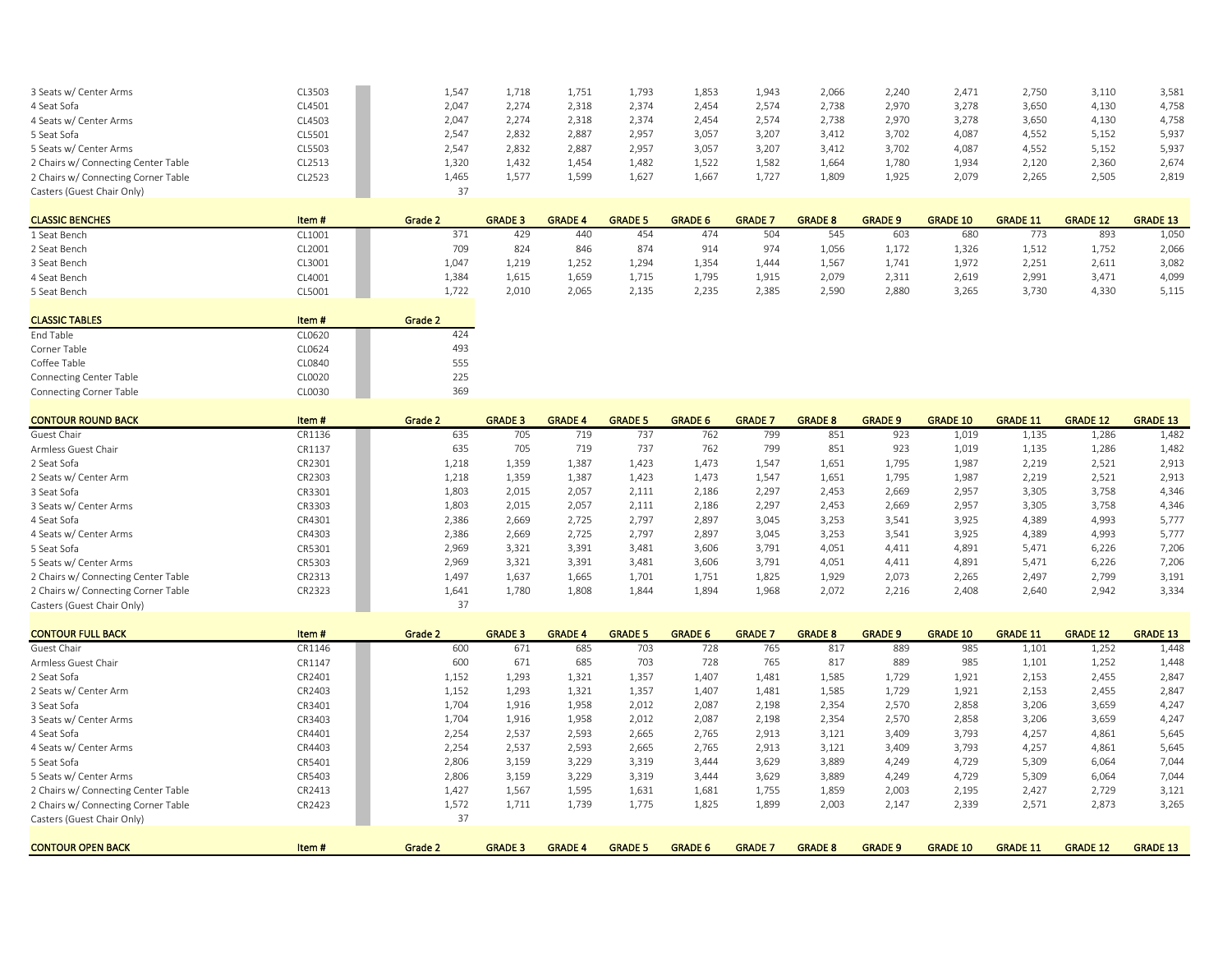| Guest Chair                         | CR1156 | 582   | 652   | 666   | 684   | 709   | 746   | 798   | 870   | 966   | 1,082 | 1,233 | 1,429 |
|-------------------------------------|--------|-------|-------|-------|-------|-------|-------|-------|-------|-------|-------|-------|-------|
| Armless Guest Chair                 | CR1157 | 582   | 652   | 666   | 684   | 709   | 746   | 798   | 870   | 966   | 1.082 | 1,233 | 1,429 |
| 2 Seat Sofa                         | CR2501 | 1,119 | 1,261 | 1,289 | 1,325 | 1,375 | 1,449 | 1,553 | 1,697 | 1,889 | 2,121 | 2,423 | 2,815 |
| 2 Seats w/ Center Arm               | CR2503 | 1,119 | 1,261 | 1,289 | 1,325 | 1,375 | 1.449 | 1,553 | 1,697 | 1,889 | 2,121 | 2,423 | 2,815 |
| 3 Seat Sofa                         | CR3501 | 1,657 | 1,869 | 1,911 | 1,965 | 2.040 | 2,151 | 2,307 | 2,523 | 2,811 | 3,159 | 3,612 | 4,200 |
| 3 Seats w/ Center Arms              | CR3503 | 1,657 | 1,869 | 1,911 | 1,965 | 2.040 | 2,151 | 2,307 | 2,523 | 2,811 | 3,159 | 3,612 | 4,200 |
| 4 Seat Sofa                         | CR4501 | 2,193 | 2.476 | 2,532 | 2,604 | 2.704 | 2,852 | 3,060 | 3,348 | 3,732 | 4,196 | 4.800 | 5,584 |
| 4 Seats w/ Center Arms              | CR4503 | 2,193 | 2.476 | 2,532 | 2,604 | 2.704 | 2.852 | 3,060 | 3,348 | 3,732 | 4,196 | 4,800 | 5,584 |
| 5 Seat Sofa                         | CR5501 | 2,730 | 3,084 | 3,154 | 3,244 | 3,369 | 3.554 | 3,814 | 4,174 | 4,654 | 5,234 | 5,989 | 6,969 |
| 5 Seats w/ Center Arms              | CR5503 | 2,730 | 3,084 | 3,154 | 3,244 | 3,369 | 3,554 | 3,814 | 4,174 | 4,654 | 5,234 | 5,989 | 6,969 |
| 2 Chairs w/ Connecting Center Table | CR2513 | 1,391 | 1,532 | 1,560 | 1,596 | 1,646 | 1,720 | 1,824 | 1,968 | 2,160 | 2,392 | 2,694 | 3,086 |
| 2 Chairs w/ Connecting Corner Table | CR2523 | 1,536 | 1,675 | 1,703 | 1,739 | 1,789 | 1,863 | 1,967 | 2,111 | 2,303 | 2,535 | 2,837 | 3,229 |
| Casters (Guest Chair Only)          |        | 37    |       |       |       |       |       |       |       |       |       |       |       |

| <b>CONTOUR BENCHES</b> | Item # | Grade 2 | <b>GRADE 3</b> | <b>GRADE 4</b> | <b>GRADE 5</b> | <b>GRADE 6</b>    | <b>GRADE</b> | <b>GRADE 8</b> | <b>GRADE 9</b> | <b>GRADE 10</b> | <b>GRADE 11</b> | <b>GRADE 12</b> | <b>GRADE 13</b> |
|------------------------|--------|---------|----------------|----------------|----------------|-------------------|--------------|----------------|----------------|-----------------|-----------------|-----------------|-----------------|
| 1 Seat Bench           | CR1001 | 400     | 457            | 468            | 482            | 502               | 532          | 573            | 631            | 708             | 801             | 921             | 1,078           |
| 2 Seat Bench           | CR2001 | /6/     | 882            | 904            | 932            | 972               | 1,032        | 1,114          | 1,230          | 1,384           | 1,570           | 1,810           | 2,124           |
| 3 Seat Bench           | CR3001 | 1,133   | 1.305          | 1,338          | 1,380          | 1.440             | 1.530        | 1,653          | 1,827          | 2,058           | 2.337           | 2,697           | 3,168           |
| 4 Seat Bench           | CR4001 | 1.499   | 1.729          | 1.773          | 1,829          | 1.90 <sup>c</sup> | 2.029        | 2,193          | 2.425          | 2.733           | 3.105           | 3.585           | 4,213           |
| 5 Seat Bench           | CR5001 | 1,865   | 2,153          | 2,208          | 2,278          | 2,378             | 2,528        | 2,733          | 3,023          | 3,408           | 3,873           | 4,473           | 5,258           |

| <b>CONTOUR TABLES</b>          | Item#  | Grade 2 |
|--------------------------------|--------|---------|
| End Table                      | CR0620 | 439     |
| Corner Table                   | CR0624 | 508     |
| Coffee Table                   | CR0840 | 570     |
| <b>Connecting Center Table</b> | CR0020 | 225     |
| <b>Connecting Corner Table</b> | CR0030 | 369     |

## **CONFERENCE TABLES**

#### Item Description

٠

| <b>MYSTIC CONFERENCE &amp; UTILITY TABLES</b> | Item#  | Grade 2 |
|-----------------------------------------------|--------|---------|
| 36" Round Table                               | MT5136 | 921     |
| 42" Round Table                               | MT5142 | 1,093   |
| 48" Round Table                               | MT5148 | 1,140   |
| 36" Square Table                              | MT6136 | 906     |
| 42" Square Table                              | MT6142 | 1,072   |
| 48" Square Table                              | MT6148 | 1,126   |
| 36x60" Rectangular Table                      | MT8160 | 1,430   |
| 36x72" Rectangular Table                      | MT8172 | 1,495   |
| 42x84" Rectangular Table w/ Shelf             | MT8184 | 2,055   |
| 42x96" Rectangular Table w/ Shelf             | MT8196 | 2,139   |
| 42x84" Elliptical Table w/ Shelf              | MT7184 | 2,069   |
| 42x96" Elliptical Table w/ Shelf              | MT7196 | 2,154   |
| 20x48" Rectangular Table                      | MT8110 | 789     |
| 20x60" Rectangular Table                      | MT8120 | 906     |
| Power / Data / USB Unit for Tabletops - Round | PWT9   | 282     |
| Shelf - 48"                                   |        | 101     |
| $Shelf - 60"$                                 |        | 162     |
| Casters                                       |        | 99      |
|                                               |        |         |
| <b>OAK CONFERENCE TABLES</b>                  | Item#  | Grade 2 |
| 36" Round Table - Tapered Base                | CT5236 | 1,360   |

42" Round Table - Tapered Base CT5242 1,510